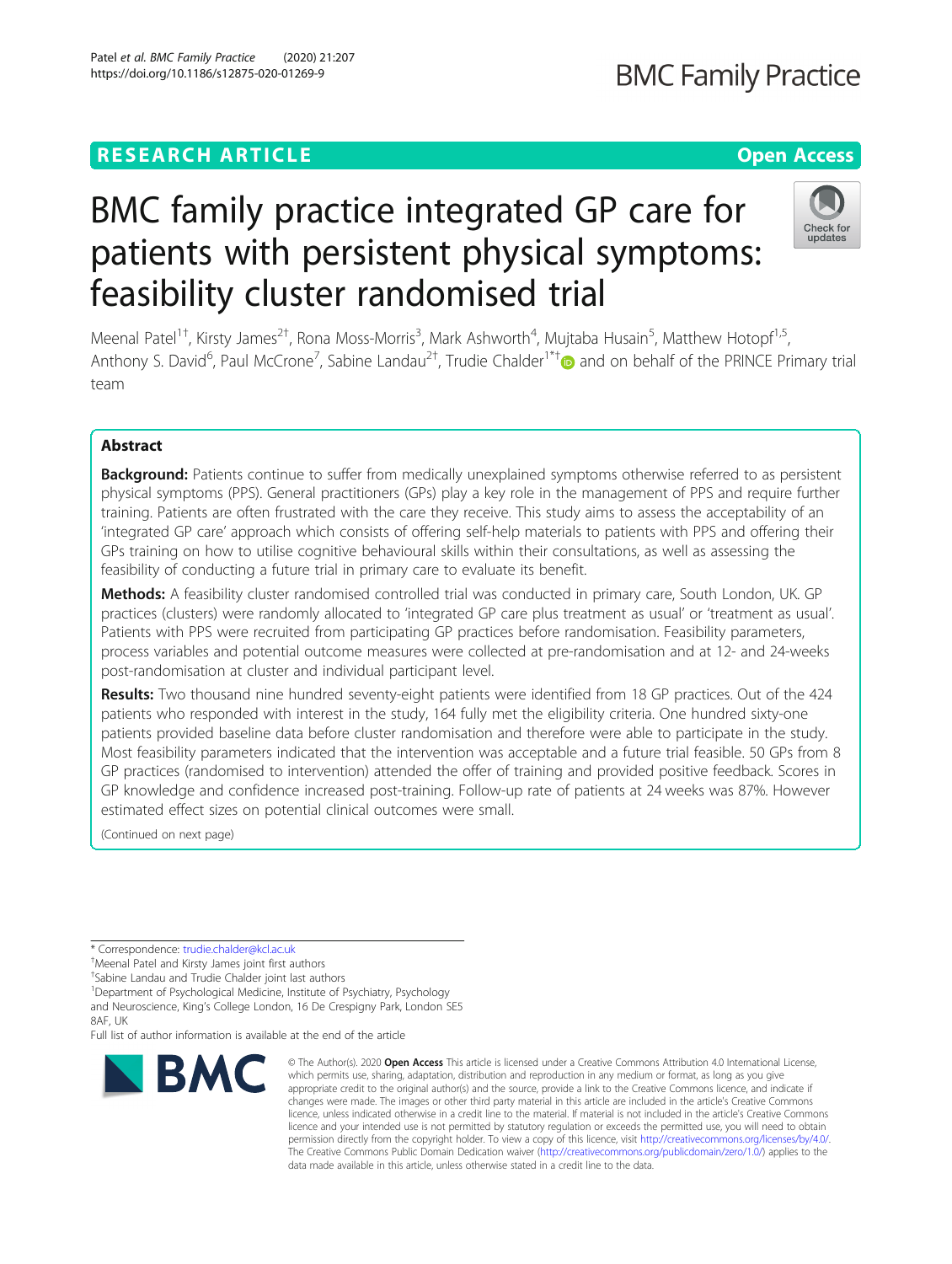#### (Continued from previous page)

**Conclusions:** It was feasible to identify and recruit patients with PPS. Retention rates of participants up to 24 weeks were high. A wide range of health services were used. The intervention was relatively low cost and low risk. This complex intervention should be further developed to improve patients'/GPs' utilisation of audio/visual and training resources before proceeding to a full trial evaluation.

Trial registration: [NCT02444520](https://clinicaltrials.gov/ct2/show/NCT02444520) (ClinicalTrials.gov).

Keywords: Persistent physical symptoms, Cognitive behavioural skills, Feasibility, General practice, Cluster randomised controlled trial, Transdiagnostic

## Background

Medically unexplained symptoms (MUS), otherwise referred to as persistent physical symptoms (PPS) [[1,](#page-13-0) [2](#page-13-0)], cannot be explained by organic pathology after medical examinations [\[3](#page-13-0), [4\]](#page-13-0). The prevalence of PPS in primary care is high, ranging between approximately 11 and 65% [[5](#page-13-0)–[7\]](#page-13-0). Furthermore, depending on severity and circumstance PPS can be linked to functional impairment, psychological distress as well as being expensive to the healthcare system [\[3](#page-13-0), [8\]](#page-13-0). Although, clinician uncertainty in diagnosing these symptoms, often leads to over investigation and unnecessary treatments [[9,](#page-13-0) [10](#page-13-0)], a recent study found that GPs did not experience clinical uncertainty. They were more likely to provide a diagnosis of PPS if a) they were cognizant of the patient's medical and social history, b) a discrepancy between the symptoms presented by the patient and objective findings were apparent c) patients reported several symptoms and lacked clarity about the nature of their symptoms [\[11](#page-13-0)].

Patients with PPS tend to feel dissatisfied with the care they receive and often feel misunderstood [[12,](#page-13-0) [13\]](#page-13-0). Although they can be referred to specialist services, referrals are often associated with barriers such as geographical restrictions, costs and stigma [[14](#page-13-0), [15\]](#page-13-0). GPs play a key role in managing patients with PPS. However, GPs often feel powerless to influence patients' understanding of their illness [\[4](#page-13-0), [9,](#page-13-0) [16\]](#page-13-0), despite understanding the importance of good communication in terms of exploring psychosocial cues and engaging in a more patient centred approach [[17\]](#page-13-0).

There is evidence to suggest that psychological therapies, including cognitive behavioural therapy (CBT), can be used to change the way patients perceive their symptoms in order to help manage them more effectively. A systematic review published by van Dessel et al. (2014) [[18\]](#page-13-0) assessed the effects of non-pharmacological interventions for somatoform disorders and concluded that studies comparing some form of psychological therapy to treatment as usual or a waiting list resulted in less severe symptoms at the end of treatment. Twenty-one studies were included, however effects sizes were considered small [[18\]](#page-13-0). In addition, most of the studies in this review used forms of enhanced care (based broadly on a bio-psycho-social model that encouraged patients to develop strategies for dealing with their physical symptoms) as the control treatment. This made it hard to assess the effectiveness of the psychological therapy being evaluated.

A systematic review published by Rosendal et al. (2013) [\[19](#page-13-0)] assessed the clinical effectiveness of enhanced care interventions for adults with functional somatic symptoms in primary care. Six RCT's were included which were heterogeneous in terms of trial design, patient populations, intervention characteristics and outcome measures. The authors concluded that the review could not answer whether enhanced care had an effect or not on outcomes. The studies only intervened at GP level. This suggests that if a more integrated approach was adopted, i.e. both GPs and patients were provided with resources, there may be an effect [\[19](#page-13-0)].

A systematic review and meta-analysis published by van Gils et al. (2013) concluded that self-help (designed to be conducted independently from healthcare workers) compared with usual care or waiting list, was associated with lower symptom severity and higher QoL directly post treatment, irrespective of amount of therapist content for adults with MUS [\[20\]](#page-13-0).

Although PPS are many and varied, there are a range of common responses patients with PPS have to these symptoms, including avoidance of activity, poor sleep routines and catastrophising [\[21](#page-13-0)]. Transdiagnostic theory suggests that by targeting these common processes the same treatment can be used across different symptom clusters as long as flexibility is used with each individual patient [[22](#page-13-0)].

Given the high prevalence of PPS in primary care, the fact that symptoms tend to cluster together and the pressure to manage a range of different symptoms during a short consultation, a transdiagnostic approach may be suitable in primary care. However, this requires the GP to be skilled in describing the approach and patient willingness to engage in behaviour change.

Taking these previous findings into account, we developed an 'integrated GP care' approach. by providing selfhelp materials to patients and offering GP practices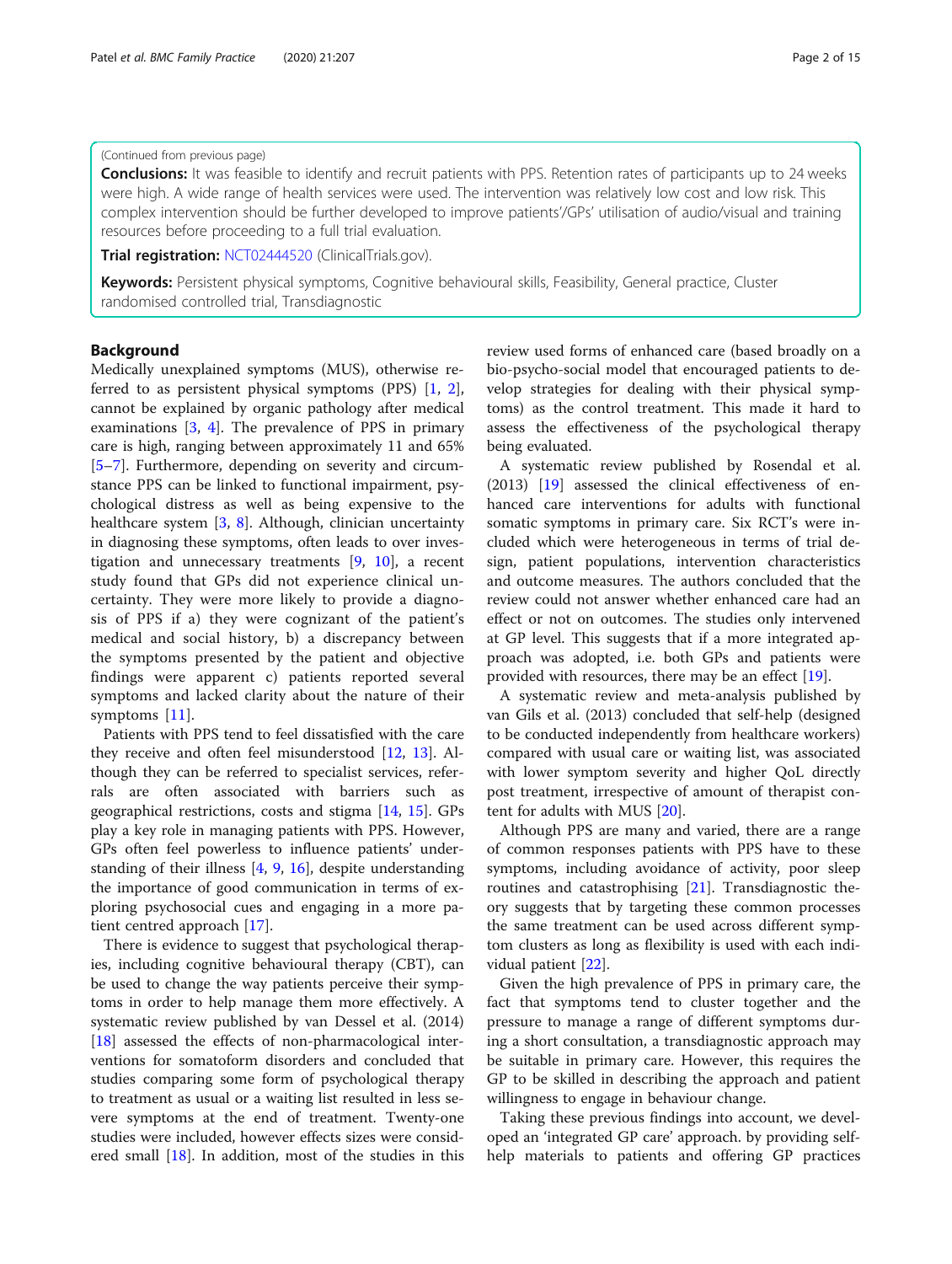<span id="page-2-0"></span>(clusters) training on how their GPs could utilise behavioural skills within short consultations [\[21](#page-13-0)].

The aim of this study was to assess the acceptability of the approach and the feasibility of conducting a future trial within the context of a cluster randomised controlled trial in primary care. This trial compared 'integrated GP care plus treatment as usual' to treatment as usual.

## Methods

The trial design has been described in a published protocol [[23\]](#page-13-0). Here we provide a brief summary.

## Study design and participants

A two-arm cluster randomised, waiting list-controlled, trial conducted in South London, UK: Outcome data were collected pre-randomisation and at 12- and 24 weeks post-randomisation. 'Integrated GP care plus treatment as usual (TAU)' approach or TAU were randomly allocated to GP practices (clusters). Patients were recruited into the trial before randomisation of their cluster. Consent from each GP practice cluster was provided by either the practice manager/lead GP. Eligibility criteria for GP practices and patients are outlined in Table 1. Patients were recruited between August 2015 and June 2017 from eligible GP practices and were identified via a search algorithm using a database, EMIS Web (the clinical software supporting electronic health records), commonly used by general practices in the UK. Every clinical term within EMIS Web is uniquely referred to as a 'Read Code'. The bespoke search algorithm incorporated a range of Read Codes that were related to PPS including specific and widespread back pain, chronic/multiple widespread pain, dizziness, fatigue, fibromyalgia, headaches, non-cardiac chest pain and

Table 1 GP Practice and Patient Eligibility Criteria

medically unexplained symptom. The search algorithm also included elements of the eligibility criteria. Identified patients were sent a letter by their GP practice and were asked to respond to the research team to say whether they were interested/not interested in participating [[23\]](#page-13-0). Patients who gave consent received a telephone call from the research team to ensure that the patient eligibility criteria into the study was fully met (see Table 1). If the research team were not confident of the diagnosis, the patients GP practice was contacted for clarification. GP practices included a file note via EMIS Web for each participant to remind GPs which patients had consented to participate in the study. All participants recruited provided individual consent and thereafter were asked to complete the baseline assessments prior to randomisation.

Randomisation of GP practices occurred on a prespecified date. Practices participating in the trial were willing to 'pencil in' a date in advance with the knowledge that they may not receive the offer of training. Participants of GP practices randomised to 'integrated GP care plus TAU' were sent the self-help material within 1 week of randomisation. GP's received the training within 2 weeks of randomisation. The randomisation date was considered the anchor point for all trial participants and subsequent measures were taken at 12 and 24 weeks.

## Randomisation and blinding

Randomisation of GP practice clusters was carried out after recruitment and baseline assessments of patients within each GP practice. Cluster (i.e. GP practice) randomisation was stratified by size of GP practice  $( \leq 6000$ registered patients or > 6000 registered patients) and was coordinated by an independent randomisation service at

|                     | <b>Inclusion Criteria</b>                                                                                         | <b>Exclusion Criteria</b>                                                            |  |
|---------------------|-------------------------------------------------------------------------------------------------------------------|--------------------------------------------------------------------------------------|--|
| <b>GP</b> Practices | Situated in South London, UK                                                                                      | Risk of closure                                                                      |  |
| (clusters)          | The lead GP or other authorised individual provided consent for the GP<br>practice to take part in the study      |                                                                                      |  |
|                     | At least 50% of GPs within the GP practice were interested in completing<br>the training workshop                 |                                                                                      |  |
| Patients            | A PPS diagnosis                                                                                                   | Active psychosis                                                                     |  |
|                     | $≥18$ years old, $≤65$ years old                                                                                  | Drug or alcohol addiction                                                            |  |
|                     | Registered within a GP practice in South London that has consented to<br>taking part in PRINCE Primary            | Benzodiazepine use exceeding 10 mg per day                                           |  |
|                     | Had 6 or more consultations in the last year (not necessarily for the same<br>symptom or directly related to PPS) | Had any psychotherapy treatment within the last year for<br>their PPS                |  |
|                     | Ability to give written informed consent                                                                          | Dissociative seizures <sup>a</sup>                                                   |  |
|                     | Provided baseline data                                                                                            | Imminent risk of self-harm                                                           |  |
|                     | Speak and read English at an adequate level                                                                       | Taking part in PRINCE Secondary (NCT02426788) or the<br>ACTIB study (ISRCTN44427879) |  |

<sup>a</sup> due to an ongoing RCT at time of recruitment that was evaluating a specific cognitive behavioural approach for Dissociative Seizures, now published [\[24\]](#page-13-0)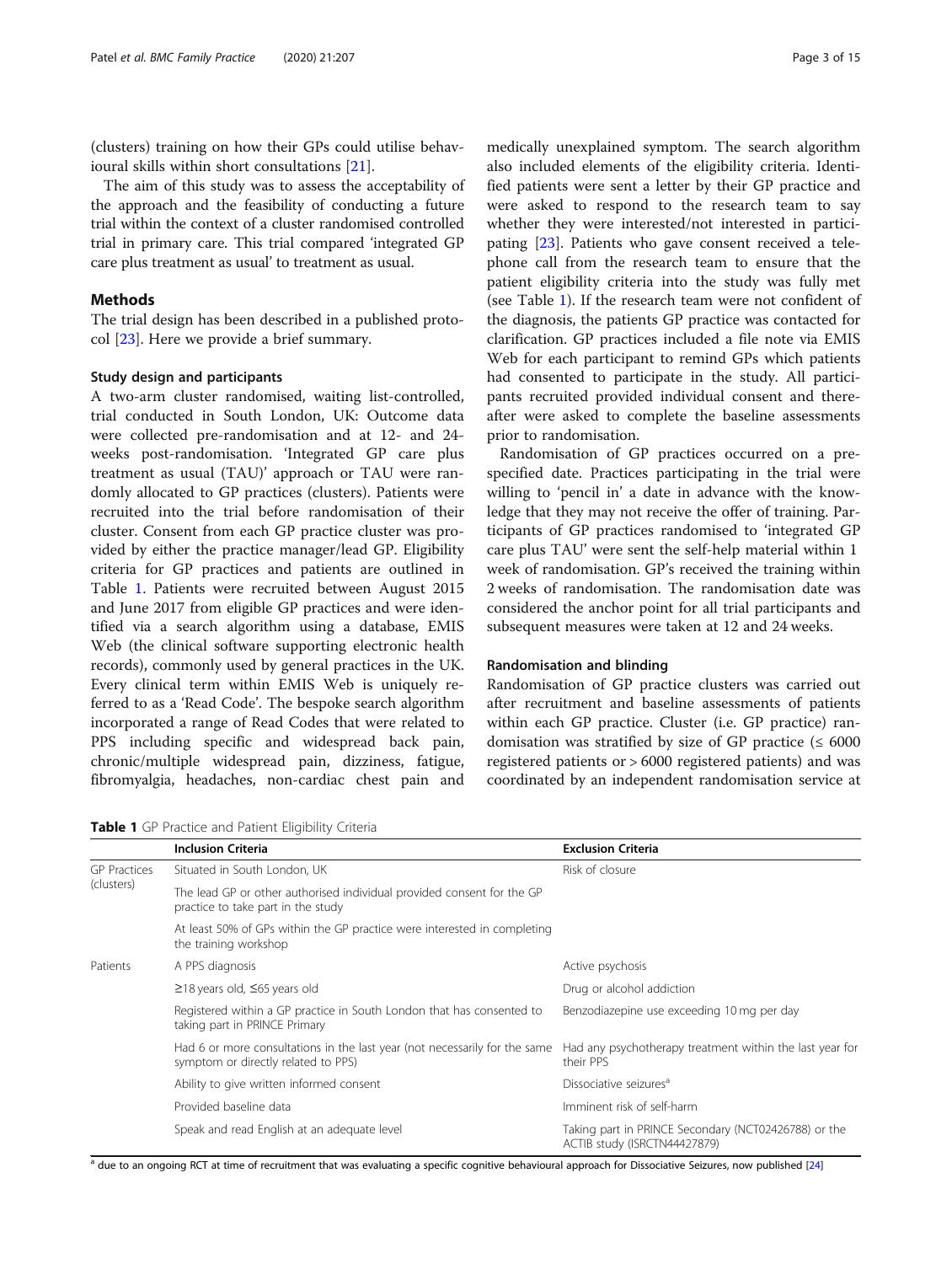the UKCRC registered King's Clinical Trials Unit (KCTU).

Outcome assessors were blind to treatment allocation. The junior trial statistician was unblinded during the trial; the senior trial statistician and chief investigator remained partially blind (i.e. only knew groups as A and B) until the final stages of the analysis.

#### Description of intervention and treatment as usual

GP practices were randomised to 'integrated GP care plus TAU' or 'TAU'. The intervention, 'integrated GP care plus TAU' is fully described in the published protocol [[23\]](#page-13-0) and summarised below.

The intervention involved both patients and GPs (see Table 2). The GP training (certified as 'Continuing Professional Development' (CPD)) was delivered by experienced clinicians based within King's Health Partners. All GP's opted for 90 min training. They were provided with a theoretical model of understanding "persistent physical symptoms" [[3](#page-13-0)]. A distinction between the role of predisposing, precipitating and perpetuating factors associated with symptoms was made. We then focused on teaching cognitive behavioural skills we thought could realistically be utilised within a 10 min consultation. Specifically, we demonstrated via role-play the negotiation of patient centred, behavioural goals. GPs were provided with prompt sheets and could access other training material such as videos demonstrating skills via a website. We suggested GPs use the skills during routine practice and did not encourage extra consultations. We assessed knowledge and confidence pre and post training and satisfaction after training had been completed.

We provided participants with self-help materials which targeted a range of key behavioural, emotional and cognitive processes. These included booklets on activity management, living with uncertainty, emotional wellbeing, goal setting and establishing a sleep routine. Information in the booklets dovetailed with information shared with GP's during training to ensure a consistent message was being provided. Participants also had access to an animation which illustrated the approach, via a website specifically set–up for the trial. Participants in the TAU arm were given no additional resources.

## Feasibility parameters and potential outcome measures

The following parameters were estimated to assess whether it was feasible to conduct an adequately powered trial to evaluate the integrated GP care approach:

- a Willingness of GP practices to be contacted about PRINCE Primary
- b Willingness of GP practices to consent and be randomised
- c Availability of data needed and the usefulness and limitations of the general practice databases
- d Interest of patients to be contacted about the study
- e Rate of eligible participants
- f Willingness of patients to consent to participate in PRINCE Primary
- g Willingness of participants to complete baseline measures before randomisation
- h Interest of GPs to attend the GP training (intervention arm only)
- i Participants follow-up rates to questionnaires per group

A number of potential outcome measures for use in a future trial were collected at baseline, 12- and 24-weeks post randomisation. Participants were asked to complete all measures and had the option to complete them via post, email or telephone. The measures were:

 Psychosocial Functioning: the Work and Social Adjustment Scale (WSAS) [\[25\]](#page-13-0) was used to measure the impact of PPS on patients daily functioning in terms of work and home management, social and

| Table 2 Integrated GP care plus treatment as usual |  |
|----------------------------------------------------|--|
|----------------------------------------------------|--|

| Component                                                  | <b>Brief Description of Intervention</b>                                                                                                                                                                                                                                                                                                                                                   |
|------------------------------------------------------------|--------------------------------------------------------------------------------------------------------------------------------------------------------------------------------------------------------------------------------------------------------------------------------------------------------------------------------------------------------------------------------------------|
| <b>GP</b> Training                                         | GPs practices were offered training in utilising cognitive behavioural skills during 10-min consultations.                                                                                                                                                                                                                                                                                 |
| GP Supervision                                             | GP practices were offered additional GP training and supervision with either or both a Psychiatrist and<br>therapist                                                                                                                                                                                                                                                                       |
| Audio-visual and written materials/<br>quidelines for GP's | All GPs that attended the training were provided with study-specific guidance on how to change the nature<br>of consultations. A list of helpful responses in the consultation with patients were provided. They also had<br>access to a website which contained resources including role play demonstrations of skills and all resources<br>that were given to participants in the trial. |
| Participants' Booklets                                     | A series of booklets were sent to participants' homes, these included (i) an introduction to PPS, (ii) how to<br>juggle activities, (iii) improving sleep, (iv) living with uncertainty, (v) emotional well-being and (vi) goal set-<br>ting. Participants were also sent symptom booklets that included information about their primary<br>symptoms.                                      |
| Participants' Animation                                    | Participants had access to an animation describing a patient's experience with chronic pain                                                                                                                                                                                                                                                                                                |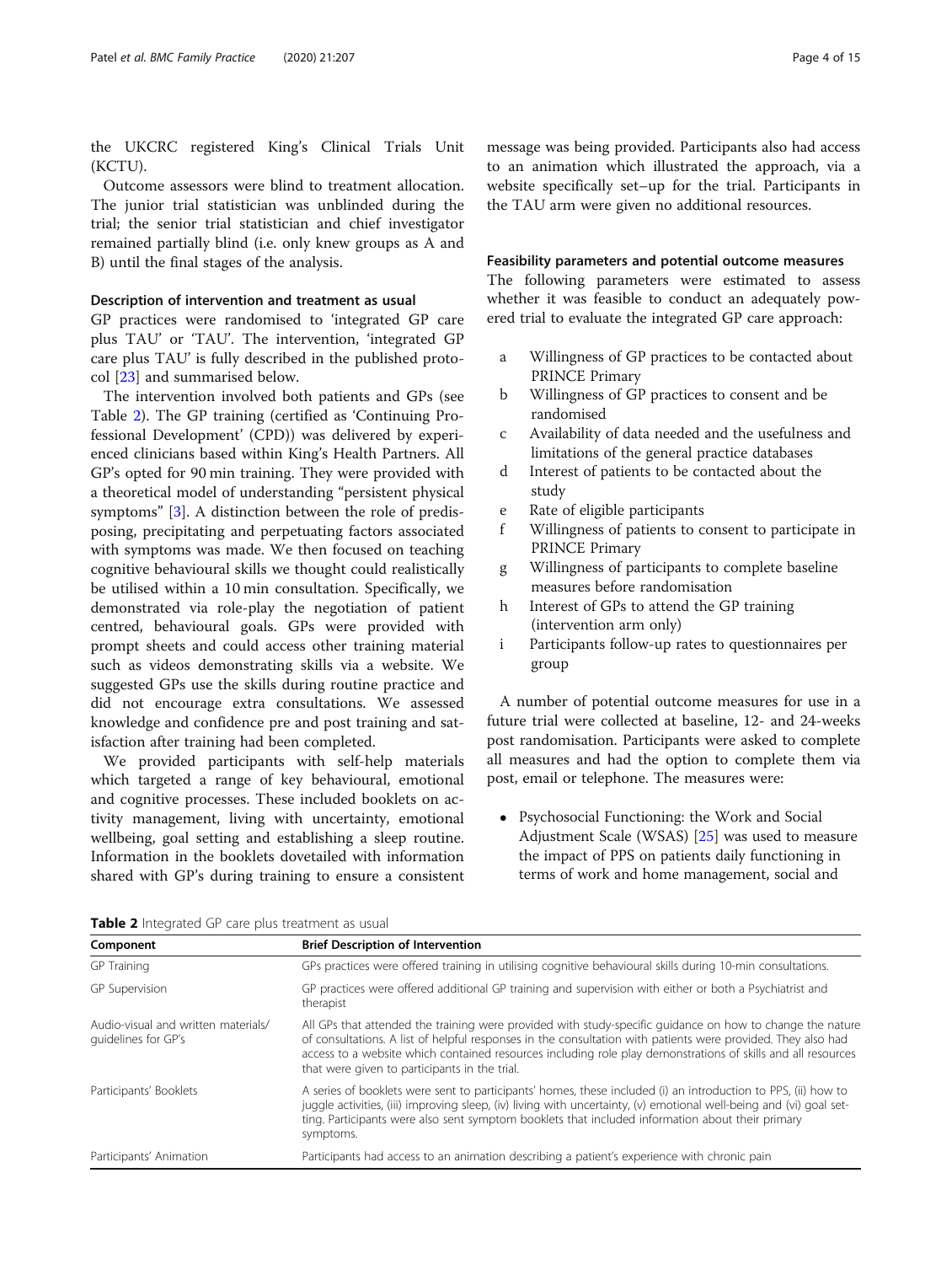private leisure activities as well as close relationships.

- Physical Symptoms: the Patient Health Questionnaire 15 (PHQ-15) [[26\]](#page-13-0) was used to measure symptom severity.
- Psychological Distress: The Patient Health Questionnaire 9 (PHQ-9) [\[27\]](#page-13-0) was used to measure the severity of depression.
- Global Outcome: the adapted Clinical Global Impression (CGI) [[28](#page-13-0)] was used to measure global change.
- Cost Effectiveness (Service) and health benefits: health service use (including hospital attendances and admissions, GP contacts), informal care, lost work time and financial benefits was measured using the an adapted Client Service Receipt Inventory [[29](#page-13-0)] and the EQ-5D [[30](#page-13-0), [31\]](#page-13-0)

#### Process measure:

 The Cognitive Behavioural Responses Questionnaire (CBRQ) [\[32\]](#page-13-0) was used to assess potential mechanisms of change. The questionnaire is formed of 5 subscales which includes fear avoidance, catastrophising, damage avoidance, embarrassment avoidance and symptom focussing.

All measures have been shown to have good reliability and validity. If participants did not complete follow-up measures, the research assistant contacted them to remind them that they were due to be completed.

GPs' knowledge, confidence and satisfaction: GPs who attended training were asked to complete knowledge and confidence self-report measures pre and post training. GP knowledge: This encompassed 10 true/false questions relating to the content of the training. GP Confidence: questions asked how confident they were at dealing with patients with PPS. Items ranged from 1 to 7 where 1 was not at all confident to 7 very confident.

Post training only: GPs were asked to provide immediate feedback post-training using a self-report measure. Questions related to (i) general content (ii) relevance to their job (iii) learning material (iv) the instructor and (v) overall satisfaction of the training. For these subscales the items ranged from 1 to 7 where 1 was strongly disagree to 7 which was strongly agree. In addition, GPs were asked whether they found specific aspects of the training (eg. setting agendas, negotiating behavioural skills and activity scheduling etc) helpful or not. Items ranged from 1 to 7 where 1 was very unhelpful to 7 which was very helpful.

## Statistical analysis

We planned to recruit a selection of 16–20 GP practices from the London boroughs of Lambeth and Southwark with an expected patient sample size of 240 (see protocol [[23\]](#page-13-0)). As the trial progressed the recruitment area was expanded to other South London regions to increase recruitment.

Each feasibility parameter corresponds to a letter (please see 'Feasibility Parameters and Potential Outcome Measure'. Feasibility parameter (h) was quantified by comparing the number of GPs registered at a practice to the number who attended training. Feasibility parameters (a), (b), (d) – (g) and (i) were estimated using information from the Consolidation Standards of Reporting Trials (CONSORT) diagram. Potential outcomes for a future trial were summarised by arm at baseline and at each follow-up time point. Means/standard deviations or medians/ranges were calculated depending on the distribution of the measure. In addition, for continuous outcome measures which might serve as the primary outcome intra cluster (GP practice) correlation coefficients (ICC) were calculated.

Inferential analyses were carried out to estimate intervention effects for potential outcome variables. These analyses estimated the differences in mean outcomes between patients in practices randomised to integrated GP care and those in control practices by intention to treat. Trial arm differences and associated 95% confidence intervals were generated based on linear mixed models fitted using maximum likelihood. These mixed models contained post-treatment measures of the outcome at 12 and 24 weeks as the dependent variable. Fixed effects consisted of: baseline measures of the outcome, trial arm, randomisation stratifier, a dummy variable for time point and a trial arm x time interaction term. A participant-varying random intercept accounted for correlations between the two repeated measures per participant and a GP practicevarying random intercept accounted for correlations between patients within the same practice. This study was a feasibility study and therefore no formal significance tests were carried out. The effect size was standardised by dividing the estimated mean difference by the respective standard deviation at baseline.

Health Economics: No formal statistical analysis was completed on the CSRI and EQ-5D as this was a feasibility trial. Instead descriptive data is reported on the numbers and percentages, means and standard deviations of using these services in the last 6 months. Information is also provided on lost work due to illness.

#### Patient and public involvement

Patient and public involvement (PPI) representatives were included in all phases of the study design, to ensure that the trial was not burdensome for patients and realistic for GP's. A PPI representative was involved in the Trial Steering Committee and offered comments on aspects of the research.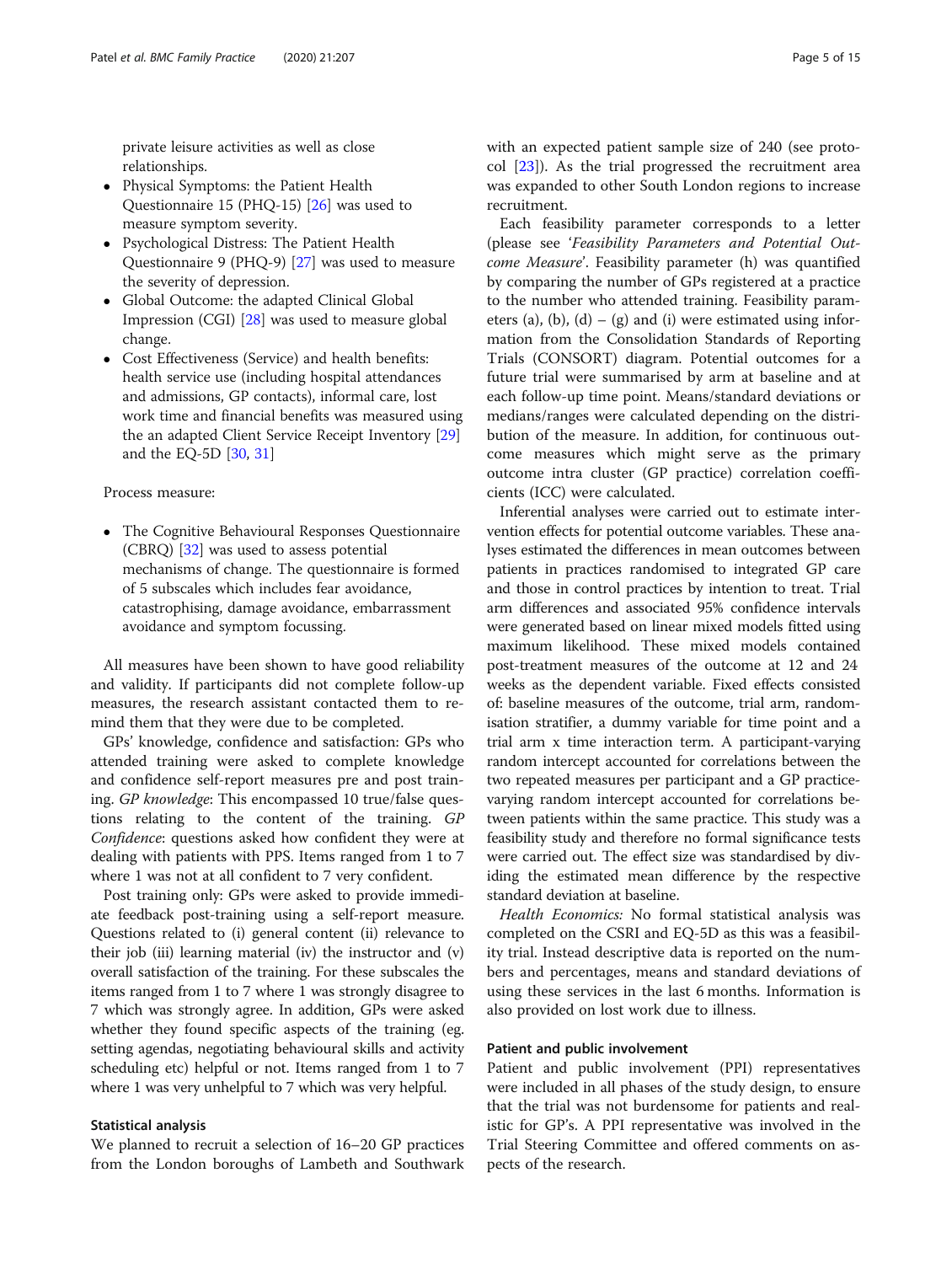## Results

#### Feasibility of recruitment and retention

The CONSORT diagram (see Fig. 1) describes GP practices and participants' journey. One hundred fifty-one GP Practices (clusters) were approached for interest. (a) 27/151 (18%) GP practices were willing to be contacted. (b) Of these 18/27 (67%) GP practices consented to participate. Of these 8 were later randomised to the intervention group and 10 to TAU. (c) From GP practices that consented, 2978/193,824 (2%) of registered patients were identified as potentially eligible. (d) Of those identified 731/2978 (25%) patients replied with either an interest  $(n = 424)$  or no interest  $(n = 307)$ . (e) From this cohort, 164/424 patients (39%) met inclusion criteria, (f) 100% consented to participate (g) of those consenting 161 (98%) completed baseline measures before cluster randomisation took place. Of these, 89 were from GP practices later randomised to the intervention and 72 from GP practices allocated to TAU. (i) Questionnaires were returned by 142 (88%) participants at 12 weeks and 140 (87%) participants at 24 weeks.

Estimates of feasibility parameters and associated confidence intervals are summarised in Table [3.](#page-6-0)

260 (61%) patients who responded with an interest towards the study were excluded; 73 (28%) patients were not screened (uncontactable/declined/late response) and 187 (72%) did not meet the eligibility criteria. During screening 43% (81/187) of patients were identified as having a medical diagnosis linked to their symptoms. For example, a patient may have been identified through a read code as having back pain, however this may be due to a slipped disc and therefore the pain was explained.

#### Baseline characteristics

GP Practices/GPs: GP practices had an average of 6 GPs registered with them at the time of consent. Mean number of patients registered in a practice was 10,768 (SD = 2966.5; Range = 5571–17,489). 102 GPs from 17 GP

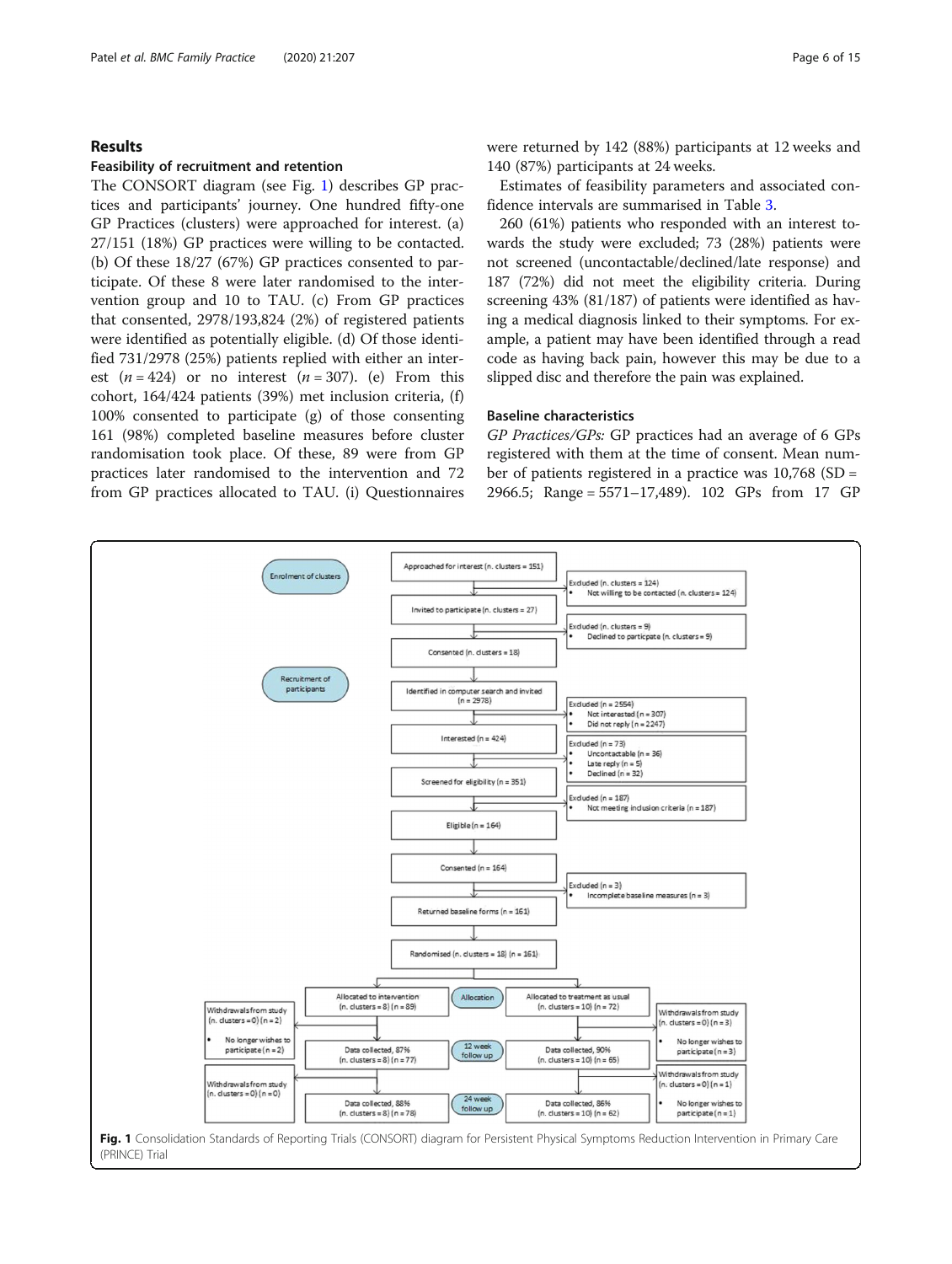#### <span id="page-6-0"></span>Table 3 Feasibility parameter estimates and 95% confidence intervals

| <b>Feasibility parameter</b>                                                                                                                                                                                                    | Proportion %<br>[CI] |
|---------------------------------------------------------------------------------------------------------------------------------------------------------------------------------------------------------------------------------|----------------------|
| a. Willingness of GP practices to be contacted about the study (number of GP practices responding out of those approached)                                                                                                      | 18 [12, 24]          |
| b. Willingness of practices to consent and be randomised (number consenting out of those that were interested)                                                                                                                  | 67 [46, 83]          |
| c. Availability of data needed and the usefulness and limitations of the general practice databases (number of patients identified<br>using GP informatics (search algorithm) out of patients registered with the GP practice). | 2[1, 2]              |
| d. Interest of patients to be contacted about the study (Number of patients responding out of patients identified in search)                                                                                                    | 25 [23, 26]          |
| e. Rate of eligible participants (Number of patients meeting eligibility criteria out of those interested)                                                                                                                      | 39 [34, 43]          |
| f. Willingness of patients to consent (number consenting out of number eligible)                                                                                                                                                | 100                  |
| g. Willingness of participants to complete baseline measures before randomisation (number sending back baseline forms out of<br>number consented)                                                                               | 98 [95, 99]          |
| h. Interest of GPs to attend the GP training (intervention arm only)                                                                                                                                                            | N/A                  |
| i. Participants follow up rates to questionnaires (number of participants completing packs out of those randomised)                                                                                                             |                      |
| 12 weeks                                                                                                                                                                                                                        | 88 [82, 93]          |
| 24 weeks                                                                                                                                                                                                                        | 87 [81, 92]          |

practices provided demographic information. There was a reasonable balance between trial arms in GP characteristics, but GPs in the intervention arm were slightly older (42 years; SD = 11.9 Range = 24–63 v 38 years; SD = 9.3 Range 23–57) and more likely to be male (49% v 38.5%, respectively) than GPs in the control group.

## **Participants**

Table [4](#page-7-0) shows participants' baseline demographic and clinical characteristics. Most participants were female. 22% had previous experience of CBT. Participants reported having significant but not severe functional impairment (WSAS) [\[25](#page-13-0)]. The mean PHQ-15 score was 13.6 ( $N = 157$ ; SD = 5.9), suggesting moderate levels of symptom severity [\[33](#page-13-0)]. The mean PHQ-9 score was 9.8  $(N = 160; SD = 6.5)$  with 48% scoring above the clinical cut-off for moderate depression (PHQ-9 > 9) [[27](#page-13-0)]. Widespread pain (21%), back pain (20%) and fatigue (16%) were the most prevalent symptoms.

Participants completed a questionnaire on symptom attribution  $[34, 35]$  $[34, 35]$  $[34, 35]$  $[34, 35]$  $[34, 35]$  in which 66/156 (42%) reported that their symptoms were both physical/psychological in nature. 87/156 (56%) reported their symptoms were either physical or mainly physical and 3/156 (2%) reported their symptoms were psychological/mainly psychological in nature. Baseline characteristics were well balanced between the groups.

## GP training

One of the feasibility parameters (h) was to provide information on the uptake of the training by GPs. However, there were more GPs attending the training than were reported as working at the practice at randomisation, due to the inclusion of GP trainees and locums.

GPs knowledge, confidence and satisfaction: 50 GPs attended training. There was an improvement in knowledge (median  $score = 10$ ), but this was high pre-training (median = 9). In all domains, confidence increased between pre and post training. GPs gave positive feedback post-training with all items having a median response of 6 with 7 being the most positive response. No GP practice requested additional training/supervision.

## Identification of potential primary and secondary outcome measures

Potential patient outcome measures are summarised by trial arm and time-point (12 or 24 weeks) in Table [5](#page-9-0).

Estimates of trial arm differences in potential continuous outcome measures of a future trial were calculated. None of the outcomes provided evidence for trial arm differences; all estimated effect sizes were small. Largest effect sizes in favour of the intervention were estimated for CBRQ-Catastrophising (0.11) and CBRQ- Damage beliefs (0.23) at 24 weeks.

To aid the planning of any future trial we estimated the intra-cluster (GP practice) correlation coefficients (ICC). While we estimated ICCs in the range from 0.05 to 0.16 at baseline no such correlations could be found for the 24-week continuous outcomes adjusted for baseline effects. This suggests that cluster effects are minimal under the current trial design if baseline values are measured and accounted for in any modelling.

#### Health economics

Table [6](#page-10-0) shows the use of services in each group at baseline and at 24-week follow-up. At baseline and follow-up the most commonly used services were general practitioners, other doctors, practice nurses, pharmacists, physiotherapists, and alternative therapists (providing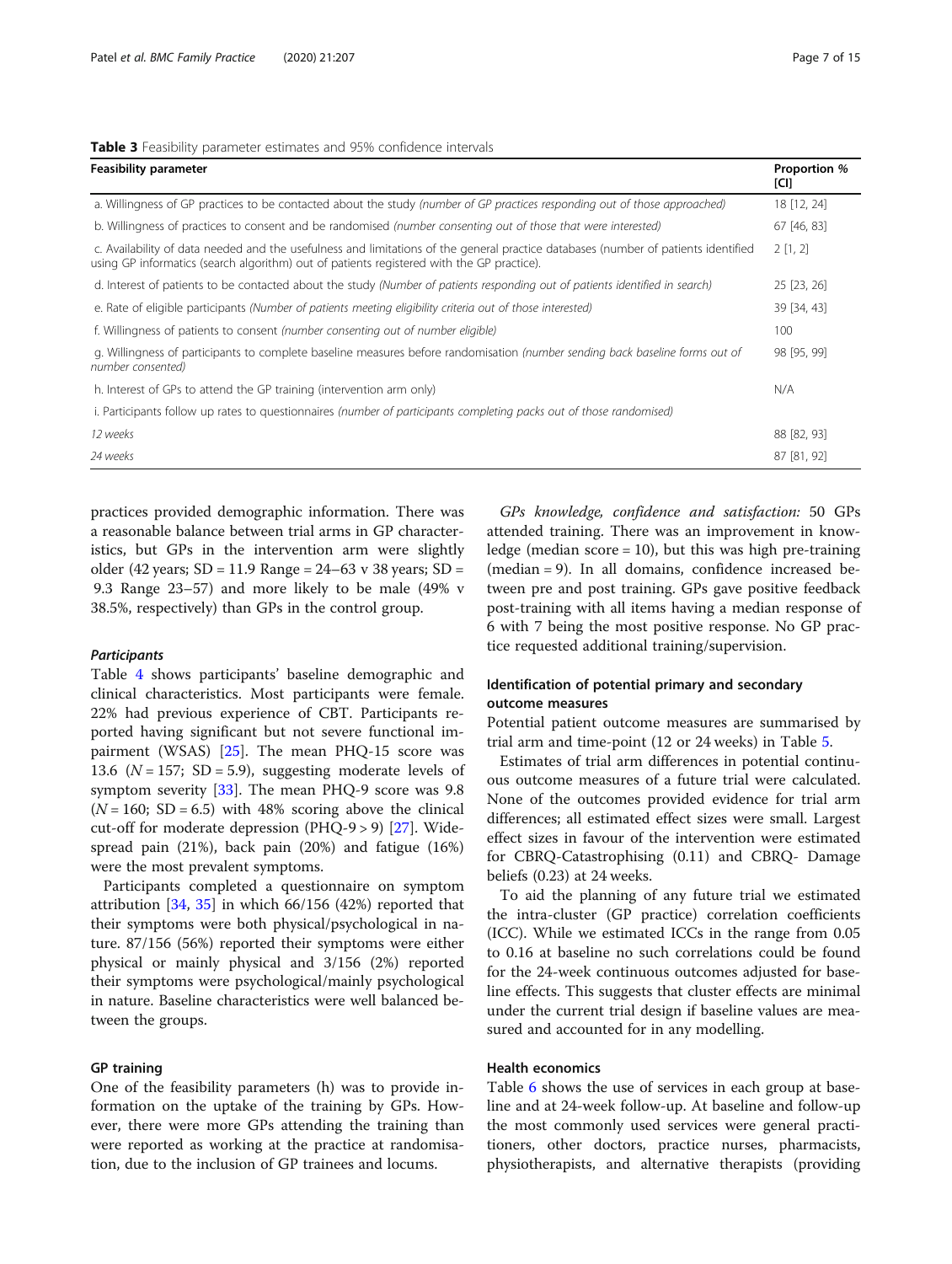## <span id="page-7-0"></span>**Table 4** Participants demographic and clinical characteristics of the study sample at baseline ( $n = 161$ )

|                                   |                                          | Intervention<br>$n = 89$   | Control<br>$n = 72$        | Overall<br>$n = 161$       |
|-----------------------------------|------------------------------------------|----------------------------|----------------------------|----------------------------|
| Age                               | Mean (SD)                                | 48.4 (11.7)                | 44.2 (11.0)                | 46.5 (11.6)                |
| Sex                               | Female (%)                               | 70 (78.7)                  | 60 (83.3)                  | 130 (80.7)                 |
| Ethnicity                         | White (%)                                | 46 (51.7)                  | 37 (51.4)                  | 83 (51.6)                  |
| First Language                    | English (%)                              | 71 (79.8)                  | 56 (77.8)                  | 127 (78.9)                 |
| Relationship status               | With Partner (%)                         | 37 (41.6)                  | 34 (47.2)                  | 71(44.1)                   |
| Cohabitation status               | Alone (%)                                | 22 (24.7)                  | 11(15.3)                   | 33 (20.5)                  |
| Children                          | Yes (%)                                  | 52 (58.4)                  | 40 (55.6)                  | 92 (57.1)                  |
| Dependent elderly relatives       | Yes (%)                                  | 14 (15.7)                  | 11(15.3)                   | 25(15.5)                   |
| Accommodation status (%)          | Owner occupied flat / house              | 31 (34.8)                  | 15 (20.8)                  | 46 (28.6)                  |
|                                   | Privately rented flat / house            | 26 (29.2)                  | 23 (31.9)                  | 49 (30.4)                  |
|                                   | Flat / house rented from local authority | 23 (25.8)                  | 27 (37.5)                  | 50(31.1)                   |
|                                   | Other                                    | 8(9.0)                     | 7(9.7)                     | 15(9.3)                    |
|                                   | Missing                                  | 1(1.1)                     | 0                          | 1(0.6)                     |
| Highest level of education (%)    | No GCSE or equivalent                    | 6(6.7)                     | 5(6.9)                     | 11(6.8)                    |
|                                   | GCSE / O level or equivalent             | 23 (25.8)                  | 19 (26.4)                  | 42 (26.1)                  |
|                                   | A level or equivalent                    | 13 (14.6)                  | 11(15.3)                   | 24 (14.9)                  |
|                                   | Degree                                   | 21(23.6)                   | 19 (26.4)                  | 40 (24.8)                  |
|                                   | Postgraduate                             | 16(18.0)                   | 7(9.7)                     | 23 (14.3)                  |
|                                   | Other                                    | 9(10.1)                    | 10(13.9)                   | 19 (11.8)                  |
|                                   | Missing                                  | 1(1.1)                     | 1(1.4)                     | 2(1.2)                     |
| Previous receipt of CBT           | Yes (%)                                  | 19(21.3)                   | 17(23.6)                   | 36 (22.4)                  |
| Previous receipt of physiotherapy | Yes (%)                                  | 63 (70.8)                  | 56 (77.8)                  | 119 (73.9)                 |
| Previous receipt of other therapy | Yes (%)                                  | 31 (34.8)                  | 28 (38.9)                  | 59 (36.6)                  |
| PPS Subtype <sup>a</sup> n (%)    | Overall Pain                             | 26 (21.0)                  | 24 (20.3)                  | 50 (20.7)                  |
|                                   | Fibromyalgia                             | 5(4.0)                     | 11(9.3)                    | 16(6.6)                    |
|                                   | <b>IBS</b>                               | 20 (16.1)                  | 15 (12.7)                  | 35 (14.5)                  |
|                                   | <b>Dizziness</b>                         | 5(4.0)                     | 8(6.8)                     | 13(5.4)                    |
|                                   | <b>Back Pain</b>                         | 29 (23.4)                  | 20 (16.9)                  | 49 (20.2)                  |
|                                   | Fatigue                                  | 23 (18.7)                  | 15(12.7)                   | 38 (15.8)                  |
|                                   | Headache                                 | 10(8.1)                    | 19 (16.1)                  | 29 (12.0)                  |
|                                   | Non-Cardiac Chest Pain                   | 1(0.8)                     | 1(0.8)                     | 2(0.8)                     |
|                                   | Limb Weakness                            | 3(2.4)                     | 3(2.5)                     | 6(2.5)                     |
|                                   | Shortness of Breath                      | 2(1.6)                     | 1(0.8)                     | 3(1.2)                     |
|                                   | POTS                                     | 0(0.0)                     | 1(0.8)                     | 1(0.4)                     |
| WSAS                              | Ν                                        | 87                         | 72                         | 161                        |
|                                   | Mean (SD) [range]                        | 19.7 (10.8)<br>[0.0, 40.0] | 19.0 (11.3)<br>[0.0, 40.0] | 19.4 (11.0)<br>[0.0, 40.0] |
| PHQ 15                            | $\mathbb N$                              | 86                         | 71                         | 157                        |
|                                   | Mean (SD) [range]                        | 13.2(5.5)<br>[3.0, 26.8]   | 14.1(6.4)<br>[3.0, 27.9]   | 13.6(5.9)<br>[3.0, 27.9]   |
| PHQ 9                             | N                                        | 88                         | 72                         | 160                        |
|                                   | Mean (SD) [range]                        | 9.9(6.4)<br>[0.0, 25.0]    | 9.8(6.8)<br>[0.0, 26.0]    | 9.8(6.5)<br>[0.0, 26.0]    |
| Below cut off                     | n (%)                                    | 18 (20.5)                  | 21 (29.2)                  | 39 (24.4)                  |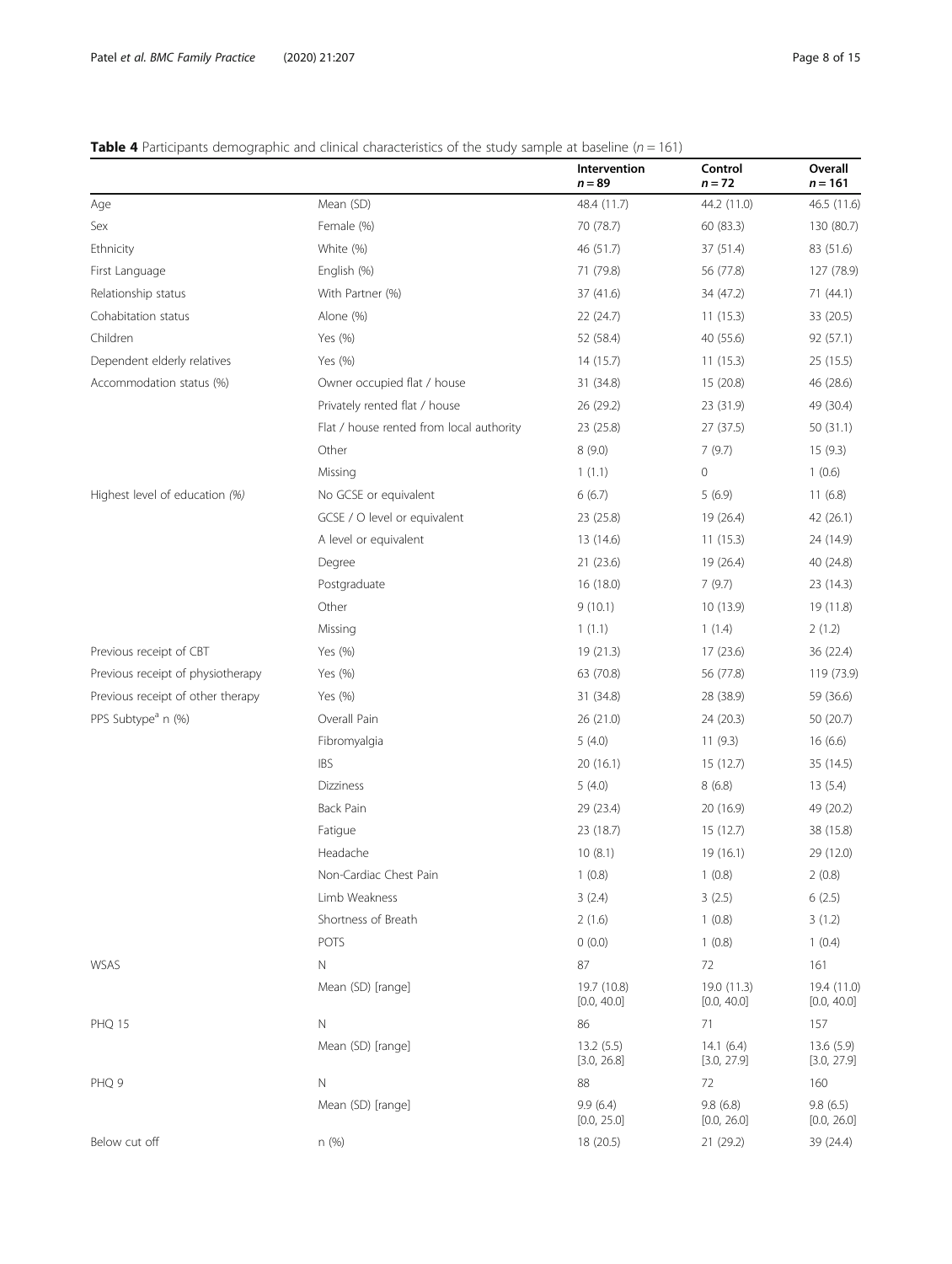|  |  |  |  | <b>Table 4</b> Participants demographic and clinical characteristics of the study sample at baseline ( $n = 161$ ) (Continued) |
|--|--|--|--|--------------------------------------------------------------------------------------------------------------------------------|
|  |  |  |  |                                                                                                                                |

|                         |                   | Intervention<br>$n = 89$ | Control<br>$n = 72$       | Overall<br>$n = 161$     |
|-------------------------|-------------------|--------------------------|---------------------------|--------------------------|
| Mild                    | n (%)             | 32 (36.4)                | 13(18.1)                  | 45 (28.1)                |
| Moderate                | n (%)             | 17 (19.3)                | 23 (31.9)                 | 40 (25.0)                |
| Moderately severe       | n (%)             | 13 (14.8)                | 8(11.1)                   | 21(13.1)                 |
| Severe                  | n(%)              | 8(9.1)                   | 7(9.7)                    | 15(9.4)                  |
| CBRQ                    |                   |                          |                           |                          |
| Catastrophising         | N                 | 89                       | 71                        | 160                      |
|                         | Mean (SD) [range] | 9.9(3.4)<br>[0.0, 16.0]  | 9.5(3.4)<br>[1.0, 16.0]   | 9.7(3.4)<br>[0.0, 16.0]  |
| Fear avoidance          | $\mathsf{N}$      | 89                       | 71                        | 160                      |
|                         | Mean (SD) [range] | 10.7(4.4)<br>[1.0, 24.0] | 11.1(4.8)<br>[0.0, 20.0]  | 10.9(4.5)<br>[0.0, 24.0] |
| Embarrassment avoidance | N                 | 89                       | 70                        | 159                      |
|                         | Mean (SD) [range] | 10.9(6.4)<br>[0.0, 24.0] | 10.1(7.0)<br>[0.0, 24.0]  | 10.5(6.6)<br>[0.0, 24.0] |
| Damage                  | $\mathsf{N}$      | 88                       | 69                        | 157                      |
|                         | Mean (SD) [range] | 11.1(2.4)<br>[6.0, 18.0] | 11.3(3.3)<br>[4.0, 18.0]  | 11.2(2.8)<br>[4.0, 18.0] |
| Symptoms                | $\mathsf{N}$      | 89                       | 70                        | 159                      |
|                         | Mean (SD) [range] | 14.7(5.0)<br>[3.0, 28.0] | 14.9 (6.0)<br>[0.0, 28.0] | 14.8(5.5)<br>[0.0, 28.0] |

<sup>a</sup>Participants may have reported more than one PPS. IBS Irritable Bowel Syndrome WSAS Work and Social Adjustment Scale, PHQ-15 Patient Health Questionnaire 15, PHQ 9 Patient Health Questionnaire 9, CBRQ Cognitive Behavioural Responses Questionnaire

interventions such as acupuncture, aromatherapy, etc). Relatively little use was made of occupational therapists and social workers. Inpatient care was used by 10% or less of the sample. The most commonly used tests were MRIs, X-rays, ultrasounds and blood tests. Informal care from family members or friends was received by a high proportion of participants, particularly for help in and outside the home. Finally, lost production was experienced by around one-third of each group at both baseline and follow-up.

Table [7](#page-11-0) presents findings of the EQ-5D for the two groups at baseline and 24 week follow-up. Improvements were found for all dimensions in both groups at followup illustrated by the utility scores. Although the control group had a low mean utility score at baseline, at followup this was disproportionately higher.

## Withdrawals and adverse events

There were 6 withdrawals during the trial period. There were 4 serious adverse events recorded on 3 participants and 89 adverse events recorded on 53 participants with no event being considered as related to the intervention. The serious adverse events were mainly cardiovascular. The adverse events were mainly psychiatric. The distribution of types of events appeared similar in the two trial arms.

## **Discussion**

## Summary

We consider a future trial of the 'Integrated GP Care' feasible because the research parameters (see Table [1](#page-2-0)) that we assessed were met. However, the intervention needs to be optimised, possibly with therapist input, to bring about meaningful, enduring change in participant outcomes. GPs who attended training provided excellent feedback of the training but with no measure of GP utilisation of resources further work is required. A wide range of PPS were identified within our sample, with widespread pain (21%) being the most prevalent. The health economic analyses showed a wide range of services being used and the version of the CSRI used in the study would be appropriate in a full trial. Little use of occupational therapist and social workers occurred but where they were used they may have had benefit. Although inpatient care was received by few participants, this is an expensive service and so should be measured.

## Strengths and limitations

The study design had many strengths. We worked with GP's to develop a systematic search to identify potential participants for the trial. This involved incorporating a range of persistent physical symptoms and elements of the eligibility criteria. This study used a search algorithm within EMIS Web which aimed to include all patients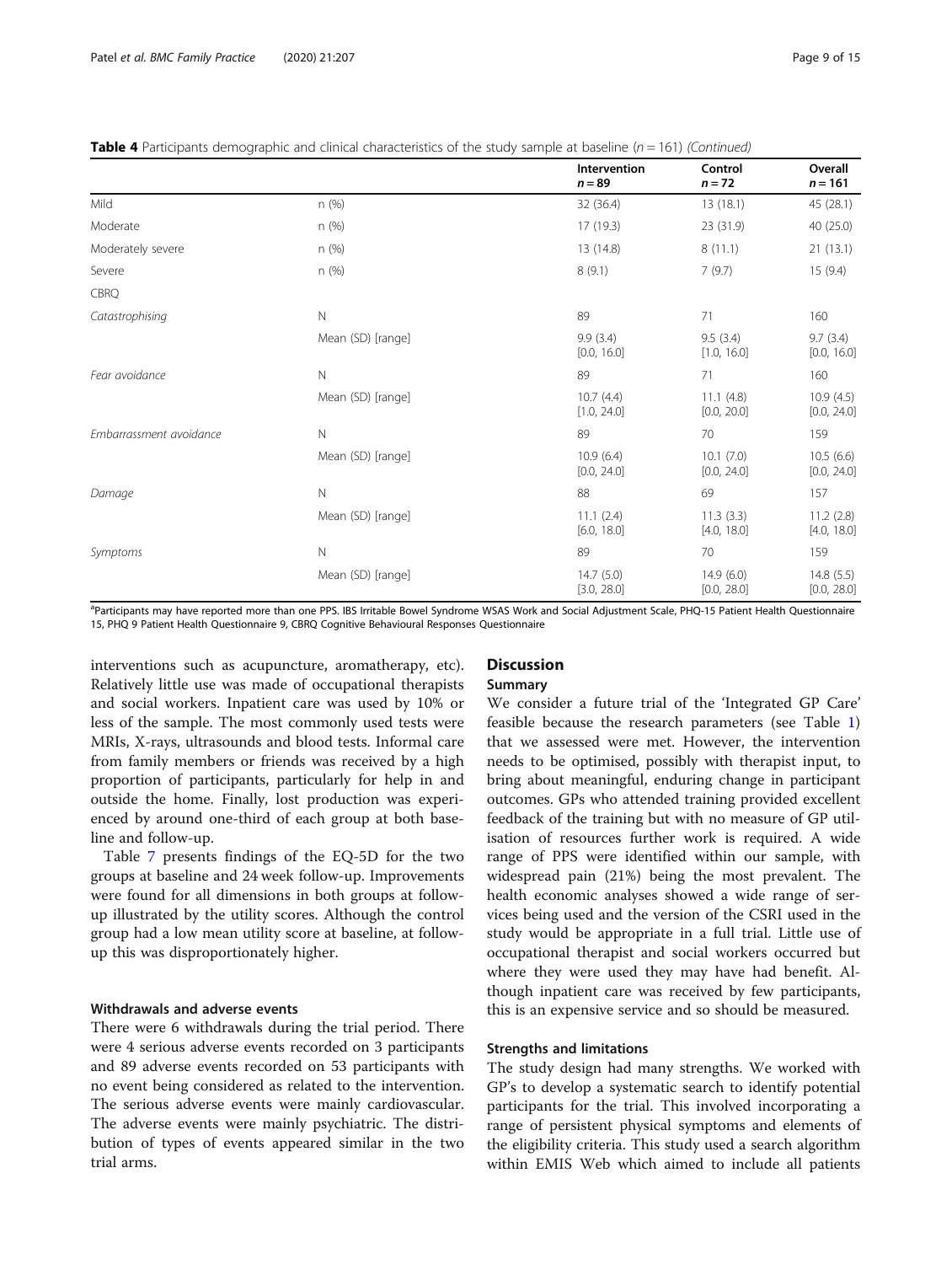## <span id="page-9-0"></span>Table 5 Summaries of outcome variables by trial arm

| Follow-up time point           |                   | 12 weeks                  |                            |                            | 24 weeks                   |                            |                            |
|--------------------------------|-------------------|---------------------------|----------------------------|----------------------------|----------------------------|----------------------------|----------------------------|
| <b>Clinical scale</b>          |                   | Intervention<br>$n = 89$  | Control<br>$n = 72$        | Overall<br>$n = 161$       | Intervention $n = 89$      | Control<br>$n = 72$        | Overall<br>$n = 161$       |
| <b>WSAS</b>                    | N                 | 75                        | 66                         | 141                        | 78                         | 62                         | 140                        |
|                                | mean (sd) [range] | 18.3(11.5)<br>[0.0, 40.0] | 18.4 (11.0)<br>[0.0, 39.0] | 18.3 (11.3)<br>[0.0, 40.0] | 17.9 (11.7)<br>[0.0, 40.0] | 17.2 (12.6)<br>[0.0, 40.0] | 17.6 (12.0)<br>[0.0, 40.0] |
| <b>PHQ 15</b>                  | Ν                 | 74                        | 63                         | 137                        | 77                         | 62                         | 139                        |
|                                | mean (sd) [range] | 13.2 (5.9)<br>[2.0, 26.5] | 13.7(5.6)<br>[3.0, 27.0]   | 13.4(5.8)<br>[2.0, 27.0]   | 12.7(5.7)<br>[1.0, 27.7]   | 13.1(5.6)<br>[1.0, 23.1]   | 12.9(5.7)<br>[1.0, 27.7]   |
| PHQ <sub>9</sub>               | Ν                 | 75                        | 64                         | 139                        | 78                         | 62                         | 140                        |
|                                | mean (sd) [range] | 9.1(6.4)<br>[0.0, 25.0]   | 9.5(6.2)<br>[0.0, 26.0]    | 9.3(6.3)<br>[0.0, 26.0]    | 9.2(6.4)<br>[0.0, 27.0]    | 8.1(5.9)<br>[0.0, 24.0]    | 8.7(6.2)<br>[0.0, 27.0]    |
| Below cut off                  | n(%)              | 19 (25.3)                 | 16(25.0)                   | 35 (25.2)                  | 21 (26.9)                  | 22(35.5)                   | 43 (30.7)                  |
| Mild                           | n(%)              | 25 (33.3)                 | 18 (28.1)                  | 43 (30.9)                  | 25 (32.1)                  | 17(27.4)                   | 42 (30.0)                  |
| Moderate                       | n(%)              | 14 (18.7)                 | 17 (26.6)                  | 31 (22.3)                  | 17(21.8)                   | 15(24.2)                   | 32 (22.9)                  |
| <b>Moderately severe</b>       | n(%)              | 11(14.7)                  | 8(12.5)                    | 19 (13.7)                  | 9(11.5)                    | 5(8.1)                     | 14 (10.0)                  |
| Severe                         | n(%)              | 6(8.0)                    | 5(7.8)                     | 11(7.9)                    | 6(7.7)                     | 3(4.8)                     | 9(6.4)                     |
| CGI                            | N                 | 76                        | 67                         | 143                        | 79                         | 63                         | 142                        |
|                                | mean (sd) [range] | 4.9(1.3)<br>[2.0, 9.0]    | 4.8(1.4)<br>[1.0, 9.0]     | 4.8 (1.4)<br>[1.0, 9.0]    | 4.8(1.5)<br>[2.0, 9.0]     | 4.7(1.5)<br>[2.0, 9.0]     | 4.8(1.5)<br>[2.0, 9.0]     |
| <b>CBRQ</b>                    |                   |                           |                            |                            |                            |                            |                            |
| Catastrophising                | N                 | 77                        | 65                         | 142                        | 78                         | 61                         | 139                        |
|                                | mean (sd) [range] | 8.7(3.9)<br>[0.0, 16.0]   | 9.4(3.1)<br>[3.0, 16.0]    | 9.0(3.6)<br>[0.0, 16.0]    | 8.6(4.0)<br>[0.0, 16.0]    | 8.8(3.7)<br>[0.0, 16.0]    | 8.7(3.8)<br>[0.0, 16.0]    |
| Fear avoidance                 | Ν                 | 77                        | 65                         | 142                        | 76                         | 59                         | 135                        |
|                                | mean (sd) [range] | 10.4(4.7)<br>[0.0, 24.0]  | 10.6 (5.1) [0.0, 24.0]     | 10.5(4.9)<br>[0.0, 24.0]   | 10.3(5.0)<br>[1.0, 24.0]   | 10.1(4.6)<br>[1.0, 20.4]   | 10.2(4.8)<br>[1.0, 24.0]   |
| <b>Embarrassment avoidance</b> | N                 | 77                        | 65                         | 142                        | 78                         | 61                         | 139                        |
|                                | mean (sd) [range] | 10.5(6.6)<br>[0.0, 24.0]  | 10.7(6.9)<br>[0.0, 24.0]   | 10.6(6.7)<br>[0.0, 24.0]   | 10.3(6.1)<br>[0.0, 24.0]   | 9.7(7.0)<br>[0.0, 24.0]    | 10.0(6.5)<br>[0.0, 24.0]   |
| Damage                         | N                 | 76                        | 65                         | 141                        | 76                         | 59                         | 135                        |
|                                | mean (sd) [range] | 10.1(3.0)<br>[4.0, 20.0]  | 10.6 (3.5) [2.0, 18.0]     | 10.3(3.2)<br>[2.0, 20.0]   | 9.8(3.0)<br>[1.0, 16.0]    | 10.2(3.4)<br>[4.0, 18.0]   | 10.0(3.2)<br>[1.0, 18.0]   |
| <b>Symptom Focusing</b>        | N                 | 77                        | 65                         | 142                        | 77                         | 61                         | 138                        |
|                                | mean (sd) [range] | 13.8(6.2)<br>[0.0, 27.0]  | 14.5 (5.4) [2.0, 28.0]     | 14.1(5.8)<br>[0.0, 28.0]   | 13.5(5.7)<br>[2.0, 28.0]   | 13.5(5.1)<br>[2.0, 26.0]   | 13.5(5.4)<br>[2.0, 28.0]   |

WSAS Work and Social Adjustment Scale, PHQ-15 Patient Health Questionnaire 15, PHQ 9 Patient Health Questionnaire 9, CGI Clinical Global Impression, CBRQ Cognitive Behavioural Responses Questionnaire

who might have been eligible. The targeted Read codes were agreed by GPs and specialists to ensure that all Read codes related to PPS were included. However, there is evidence to suggest that GPs vary in how they record consultations [\[36](#page-13-0)], and it is possible that the algorithm missed some individuals with PPS, as well as misclassifying some.

Although this method was time-efficient, recruitment of patients was relatively low and therefore further refinement of electronic patient searches is needed given that all patients who showed an interest gave consent if eligible. We anticipated that we would recruit approximately 20 patients from each GP practice given the high prevalence of PPS in primary care. We recruited participants via the post. Future studies should consider engaging GPs to recruit patients directly, although this could lead to recruitment bias.

Once consented, participation rates were good with only 6 (4%) participants withdrawing. The training was well received and had high participation, achieved by ensuring it was certified for Continuing Professional Development purposes. Confidence increased but general knowledge did not, as it was already high. A limitation of the feasibility study was that we were not able to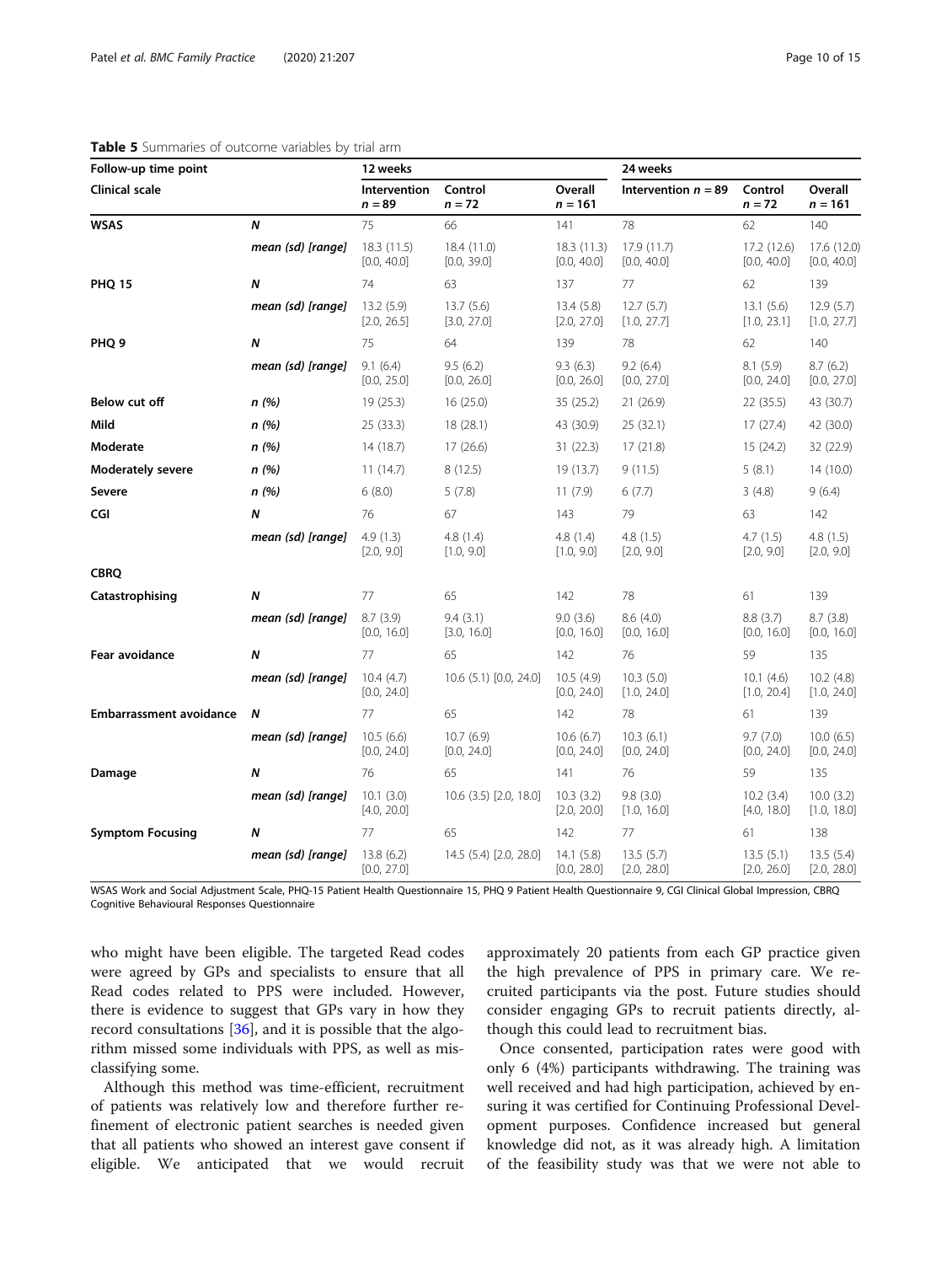#### <span id="page-10-0"></span>Table 6 Use of health services by trial arm

|                                  |                | Intervention                  |                       | Control                       |                       |
|----------------------------------|----------------|-------------------------------|-----------------------|-------------------------------|-----------------------|
|                                  | <b>Measure</b> | <b>Baseline</b><br>$(n = 89)$ | 24-week<br>$(n = 79)$ | <b>Baseline</b><br>$(n = 72)$ | 24-week<br>$(n = 62)$ |
| Community services               |                |                               |                       |                               |                       |
| General practitioner             | Contact        | 82 (92)                       | 67(85)                | 66 (92)                       | 53 (85)               |
| Psychiatrist                     | Contact        | 2(2)                          | 4(5)                  | 3(4)                          | 2(3)                  |
| Other doctor                     | Contact        | 37(42)                        | 40 (51)               | 34 (47)                       | 29 (47)               |
| Practice nurse                   | Contact        | 33(37)                        | 28 (35)               | 25 (35)                       | 17(27)                |
| Pharmacist                       | Contact        | 31(35)                        | 26 (33)               | 25(35)                        | 18 (29)               |
| Physiotherapist                  | Contact        | 28 (43)                       | 24 (30)               | 23 (32)                       | 14(23)                |
| Social worker                    | Contact        | 2(2)                          | 1(1)                  | 1(1)                          | 3(5)                  |
| Psychologist/therapist           | Contact        | 9(10)                         | 14 (18)               | 10(14)                        | 9(15)                 |
| Community mental health worker   | Contact        | 1(1)                          | 3(4)                  | 1(1)                          | $\mathsf{O}\xspace$   |
| Alternative treatment            | Contact        | 23 (26)                       | 19 (24)               | 17(24)                        | 15(24)                |
| Occupational therapist           | Contact        | 5(6)                          | 5(7)                  | 9(13)                         | 3(5)                  |
| Hospital-based services          |                |                               |                       |                               |                       |
| Inpatient                        | Length of stay | 9(10)                         | 7(9)                  | 7(10)                         | 5(8)                  |
| Outpatient                       | Contact        | 17 (19)                       | 12(15)                | 16(22)                        | 10(16)                |
| Tests                            |                |                               |                       |                               |                       |
| <b>MRI</b>                       | Contact        | 22 (25)                       | 15 (19)               | 16(22)                        | 10(16)                |
| CT/CAT scan                      | Contact        | 11(12)                        | 8(10)                 | 11(15)                        | 8(13)                 |
| Ultrasound                       | Contact        | 27(30)                        | 20(26)                | 16(22)                        | 13(21)                |
| X-ray                            | Contact        | 34 (38)                       | 23 (29)               | 30(42)                        | 16(26)                |
| EEG                              | Contact        | 7(8)                          | 6(8)                  | 6(8)                          | 3(5)                  |
| Blood test                       | Contact        | 61 (69)                       | 53 (67)               | 56 (78)                       | 32 (52)               |
| Informal care                    |                |                               |                       |                               |                       |
| Personal care                    | Hours/Week     | 14 (16)                       | 4(5)                  | 15(21)                        | 8(13)                 |
| Child Care                       | Hours/Week     | 8(9)                          | 12(15)                | 9(13)                         | 12 (19)               |
| Help in home                     | Hours/Week     | 34 (38)                       | 27 (34)               | 31 (43)                       | 25 (40)               |
| Help outside home                | Hours/Week     | 30 (34)                       | 22 (28)               | 29 (40)                       | 21(34)                |
| Productivity loss                |                |                               |                       |                               |                       |
| Days off work due to ill health  | Days           | 33 (37)                       | 23 (30)               | 28 (39)                       | 17(28)                |
| Hours off work due to ill health | Hours/week     | 34 (38)                       | 23 (30)               | 28 (39)                       | 17(28)                |

directly observe GPs' clinical practice. Although GPs were offered additional training/supervision this was not taken up.

A wealth of resources for the intervention were developed for both GPs and participants, however there were no indications to suggest that the effects for most outcomes could be considered clinically meaningful. Patients had no personal contact with a therapist and were left to read and understand the material that was sent to them via post independently. We did not record how the resources were utilised by participants. However, we conducted qualitative interviews to assess this in a proportion which we will publish on separately. This minimal intervention did not seem potentially effective and a more intensive intervention is required. This contradicts findings reported by van Gils et al. who concluded that self-help was associated with a significant reduction in symptom severity and improvement in quality of life for people with MUS [\[20](#page-13-0)].

## Comparison with existing literature

We compared our findings with those published by Burton et al. [\[37](#page-14-0)]. Burton et al. (2012) developed an intervention that included a structured set of consultations, delivered by one specifically trained GP with a specialist interest in PPS [\[37\]](#page-14-0). The GP used simple cognitive and behavioural techniques to help patients modify the impact the symptoms were having. This involved four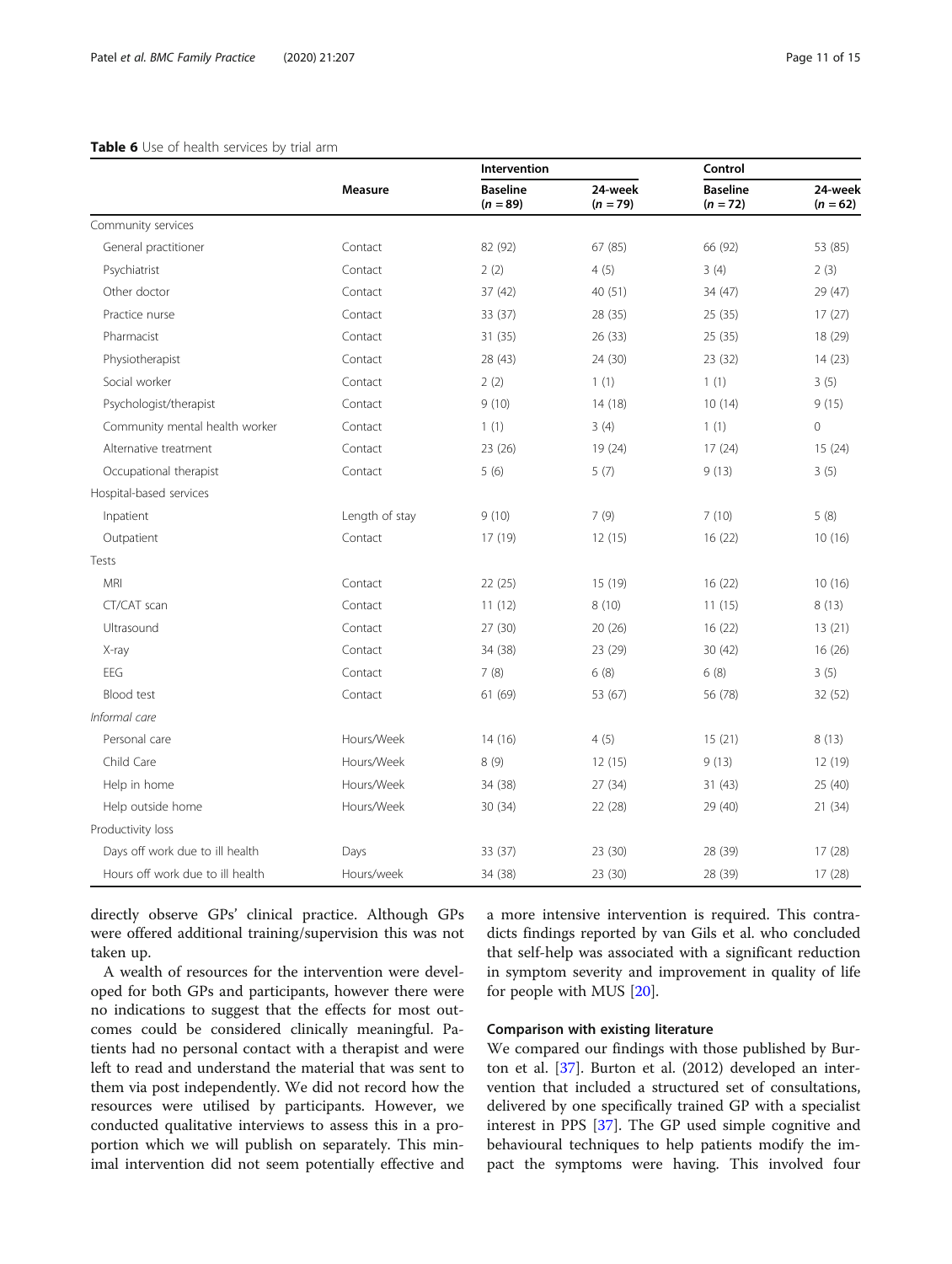## <span id="page-11-0"></span>Table 7 Use of health services by trial arm

| EQ-5D health states & levels                 | Intervention                 |                              | <b>Control Group</b>         |                             |
|----------------------------------------------|------------------------------|------------------------------|------------------------------|-----------------------------|
|                                              | <b>Baseline</b>              | 24 weeks                     | <b>Baseline</b>              | 24 weeks                    |
|                                              | <b>Participants</b><br>N (%) | <b>Participants</b><br>N (%) | <b>Participants</b><br>N (%) | <b>Participants</b><br>N(%) |
| Mobility                                     |                              |                              |                              |                             |
| No problems in walking about                 | 33 (37)                      | 29 (37)                      | 25(35)                       | 29 (47)                     |
| Slight problems in walking about             | 20(25)                       | 25 (32)                      | 20 (28)                      | 14(23)                      |
| Moderate problems in walking about           | 18 (20)                      | 15 (19)                      | 11(15)                       | 11(18)                      |
| Severe problems in walking about             | 18 (20)                      | 8(10)                        | 15(21)                       | 7(11)                       |
| Unable to walk about                         | $\overline{0}$               | 1(1)                         | $\mathbf 0$                  | 1(2)                        |
| Self-care                                    |                              |                              |                              |                             |
| No problems washing or dressing myself       | 57 (64)                      | 51 (65)                      | 44 (61)                      | 46 (74)                     |
| Slight problems washing or dressing myself   | 16(18)                       | 17(21)                       | 10(14)                       | 6(10)                       |
| Moderate problems washing or dressing myself | 9(10)                        | 5(6)                         | 14 (19)                      | 8(13)                       |
| Severe problems washing or dressing myself   | 7(8)                         | 5(6)                         | 3(4)                         | 1(2)                        |
| Unable to wash or dress myself               | $\overline{0}$               | $\mathbf{0}$                 | 1(1)                         | 1(2)                        |
| Usual activities                             |                              |                              |                              |                             |
| No problems doing my usual activities        | 21(24)                       | 23 (29)                      | 18(25)                       | 27 (44)                     |
| Slight problems doing my usual activities    | 32 (36)                      | 23 (29)                      | 21 (29)                      | 15(24)                      |
| Moderate problems doing my usual activities  | 19(21)                       | 25(32)                       | 15(21)                       | 12 (19)                     |
| Severe problems doing my usual activities    | 16(18)                       | 8(10)                        | 14 (19)                      | 8(13)                       |
| Unable to do my usual activities             | 1(1)                         | $\mathbf{0}$                 | 4(6)                         | $\overline{0}$              |
| Pain/discomfort                              |                              |                              |                              |                             |
| No pain or discomfort                        | 4(4)                         | 8(10)                        | 5(7)                         | 11(18)                      |
| Slight pain or discomfort                    | 22(25)                       | 20 (25)                      | 14 (19)                      | 17(27)                      |
| Moderate pain or discomfort                  | 34 (38)                      | 31 (39)                      | 22(31)                       | 18 (29)                     |
| Severe pain or discomfort                    | 24(27)                       | 16(20)                       | 22 (31)                      | 14(23)                      |
| Extreme pain or discomfort                   | 4(4)                         | 4(5)                         | 913)                         | 2(3)                        |
| Anxiety/depression                           |                              |                              |                              |                             |
| Not anxious or depressed                     | 25 (28)                      | 21(27)                       | 28 (39)                      | 23(37)                      |
| Slightly anxious or depressed                | 29 (33)                      | 31 (39)                      | 17(24)                       | 20 (32)                     |
| Moderately anxious or depressed              | 20 (22)                      | 17(22)                       | 13 (18)                      | 15(24)                      |
| Severely anxious or depressed                | 13 (18)                      | 7(9)                         | 6(8)                         | 3(5)                        |
| Extremely anxious or depressed               | 2(2)                         | 3(4)                         | 7(10)                        | 1(2)                        |
| Utility score                                | 0.62(0.31)                   | 0.67(0.26)                   | 0.59(0.31)                   | 0.71(0.27)                  |

appointments with the initial consultation lasting 1h, and therefore might not be practical in a real primary care setting. The results indicated that clinically significant benefits could potentially be achieved. However, the generalisability of the approach needed testing. Followup rates for the Burton trial and our trial were excellent at 12 weeks (84% v 88% respectively).

Unlike our study, Burton and colleagues showed that it was feasible to generate clinically significant benefits for patients with PPS. This was probably due to the intervention being delivered by one GP, face to face over several sessions. Our study used many GPs in different practices, with no pre-planned sessions. We therefore conclude that Burton's findings did not generalise to large groups of GPs.

Although our study contacted many GP's it is possible that in our study GP's who had an interest in PPS were more likely to take up the offer of training and that they already possessed good knowledge about the clinical problems in question. Salmon et al. (2007) reported that GPs who devalue their psychological skills are less likely to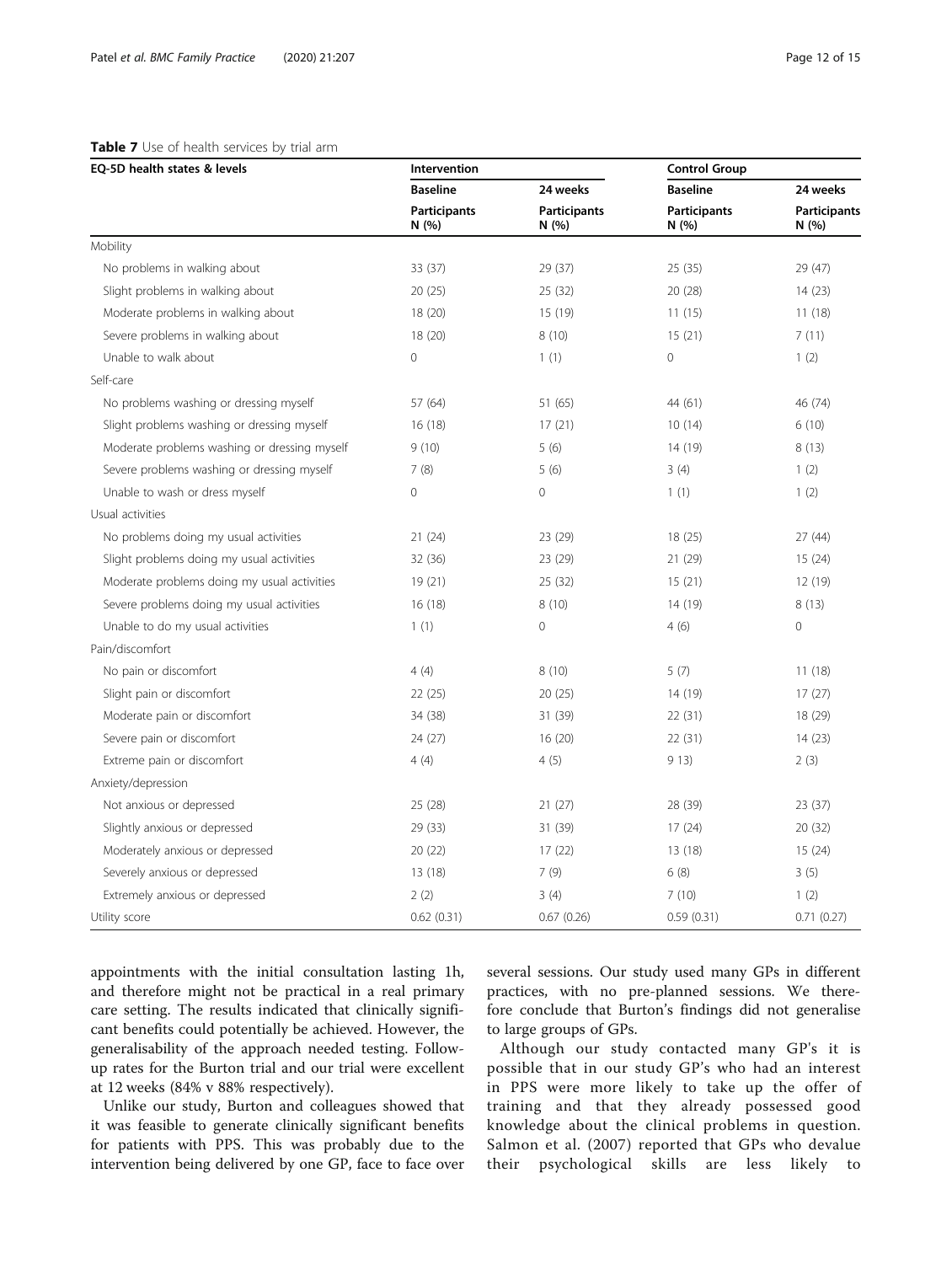participate in training which may result in recruitment bias [\[38\]](#page-14-0).

Most of the studies reviewed in Rosendal et al. (2013) [[19\]](#page-13-0) involved intensive training programs where reattribution was taught. Our trial tested the feasibility of a shorter training session with optional supervision. We gave GPs the option to access roleplays and prompt sheets after the training. Allowing GPs to review materials in their own time could help GPs who are not as confident in their own skills to engage [\[38](#page-14-0)]. Rosendal et al. (2013) highlighted a number of methodological limitations with the studies they reviewed, including recruitment bias. We attempted to address this issue by recruiting patients before the randomisation of GP practices. GPs may have been more likely to agree to participate prior to randomisation as our intervention only incorporated one training session.

## Conclusions

This feasibility trial identified a method for systematically identifying potential patients in primary care with PPS. The number of GP practices and patients recruited into the study were in keeping with other studies. We developed specific resources to help empower GPs and patients with PPS. Although GP's were willing to attend training, ways of enhancing skills of GPs requires further investigation. We carried out qualitative interviews to gain a better understanding of patients' views about aspects of this study which we will report in a separate paper. Our low intensity intervention requires adaptation before we can test the efficacy in a fully powered randomised controlled trial. Given that some change in patients' beliefs i.e. that symptoms signal tissue damage and catastrophising about impact of symptoms was observed, these may be targeted in future trials. Processes such as avoidance and all or nothing behaviour could be addressed via therapist input or a digital intervention with some guidance.

#### Abbreviations

BABCP: British Association of Behavioural and Cognitive Psychotherapies; CBRQ: Cognitive Behavioural Responses Questionnaire; CBT: Cognitive Behavioural Therapy; CGI: Clinical Global Impression; CONSORT: Consolidation Standards of Reporting Trials; CPD: Continuing Professional Development; CSRI: Client Service Receipt Inventory; DMEC: Data Monitoring & Ethics Committee; EQ-5D: EuroQoL 5D; GP: General Practitioner; HTA: Health Technology Assessment; IAPT: Increasing Access to Psychological Therapies; IBS: Irritable Bowel Syndrome; ICC: Intra Cluster Correlation Coefficients; KCTU: King's Clinical Trial Unit; MRC: Medical Research Council; MUS: Medically Unexplained Symptoms; N: Number; NHS: National Health Service; NIHR EME: National Institute of Health Research Efficacy and Mechanism Evaluation; PHQ-9: Patient Health Questionnaire (9-item version); PHQ-15: Patient Health Questionnaire (15-item version); PHR: Public Health Research; PMG: Programme Management Group; PPS: Persistent Physical Symptoms; PRINCE: Persistent physical symptoms Reduction Intervention: a system Change and Evaluation; PSC: Programme Steering Committee;

RCT: Randomised Controlled Trial; REC: Research Ethics Committee; RfPB: Research for Patient; SD: Standard Deviation; TAU: Treatment as Usual; WSAS: Work & Social Adjustment Scale

#### Acknowledgements

PRINCE Primary Trial Team: All authors and Nicola Ferreira, Katie Watts, Richard Turner, Alisia Carnemolla, Jennifer Robertson, Shinal Patel, Philipp Frank, Paige Fisher-Smith, and Abigale Childs Economic analysis: Iris Mosweu DMEC: Duncan Dymond (chair), Helen Poole, Anisur Rahman, Rebecca Walwyn PSC: Alan Carson (chair), Niels Detert, Rebecca Liu, Ruth Pickering Patient Representative: Lindsay Gibbs PRINCE Trial CBT Therapists: Claire Willis and Fabio Simiao Patients, GP's and GP practice administration staff that helped towards or participated in the trial This paper represents independent research part-funded by the National Institute for Health Research (NIHR) Biomedical Research Centre at South London and Maudsley NHS Foundation Trust and King's College London and the NIHR Applied Research Collaboration South London (NIHR ARC South

London) at King's College Hospital NHS Foundation Trust. The views expressed are those of the authors and not necessarily those of the NHS, the NIHR or the Department of Health and Social Care.

#### Sponsor information

King's College London; South London & Maudsley NHS Foundation Trust.

#### Authors' contributions

TC, RM-M, MA, PMC, MH2, AD, SL were involved in the design of the study and were co-applicants for funding. TC led the grant application and is chief investigator. TC developed the intervention with input from the study team. MP was trial manager. PMC led on the Health Economic evaluation. SL and KJ led on statistical analysis. All authors read and approved the final manuscript.

#### Funding

The study is funded by Guy's and St. Thomas' Charity. This funding source had no role in the design of this study and did not have any role during its execution, analyses, interpretation of the data, or decision to submit results.

#### Availability of data and materials

Availability of data and materials: The datasets generated/analysed in this study will be anonymised and deposited in a repository at Kings College London. Bona-fide researchers can contact the corresponding author (TC) to use the data and materials but are required to clearly specify the research question a priori. No consent was provided for sharing data with third parties.

#### Ethics approval and consent to participate

Ethical approval was granted by NHS Health Research Authority, Camberwell St Giles Research Ethics Committee. REC Reference 15/LO/0057. Written informed consent was obtained from all participants.

#### Consent for publication

Not applicable.

#### Competing interests

MH2 reported grants from Innovative Medicines Initiative and European Federation of Pharmaceutical Industries and Associations, outside the submitted work. MH2 is principal investigator of RADAR-CNS (Remote Assessment of Disease and Relapse) a pre-competitive public-private partnership funded by European Commission and Janssen, Biogen, UCB, MSD and Lundbeck.

TC received ad hoc payments for conducting workshops on evidence-based treatments for persistent physical symptoms. TC has received grants from NIHR programme grants, HTA, RfPB, Guy's and St Thomas Charity, King's Challenge Fund. Personal financial interests: TC is the author of several self-help books on chronic fatigue and received royalties in the past. TC received expenses for workshops on evidence-based treatments for persistent physical symptoms for BABCP and IAPT services (travel and accommodation). RMM reports grants from NIHR programme grants, grants from MS Society UK, grants from Crohn's and Colitis UK, grants from Breast Cancer Now,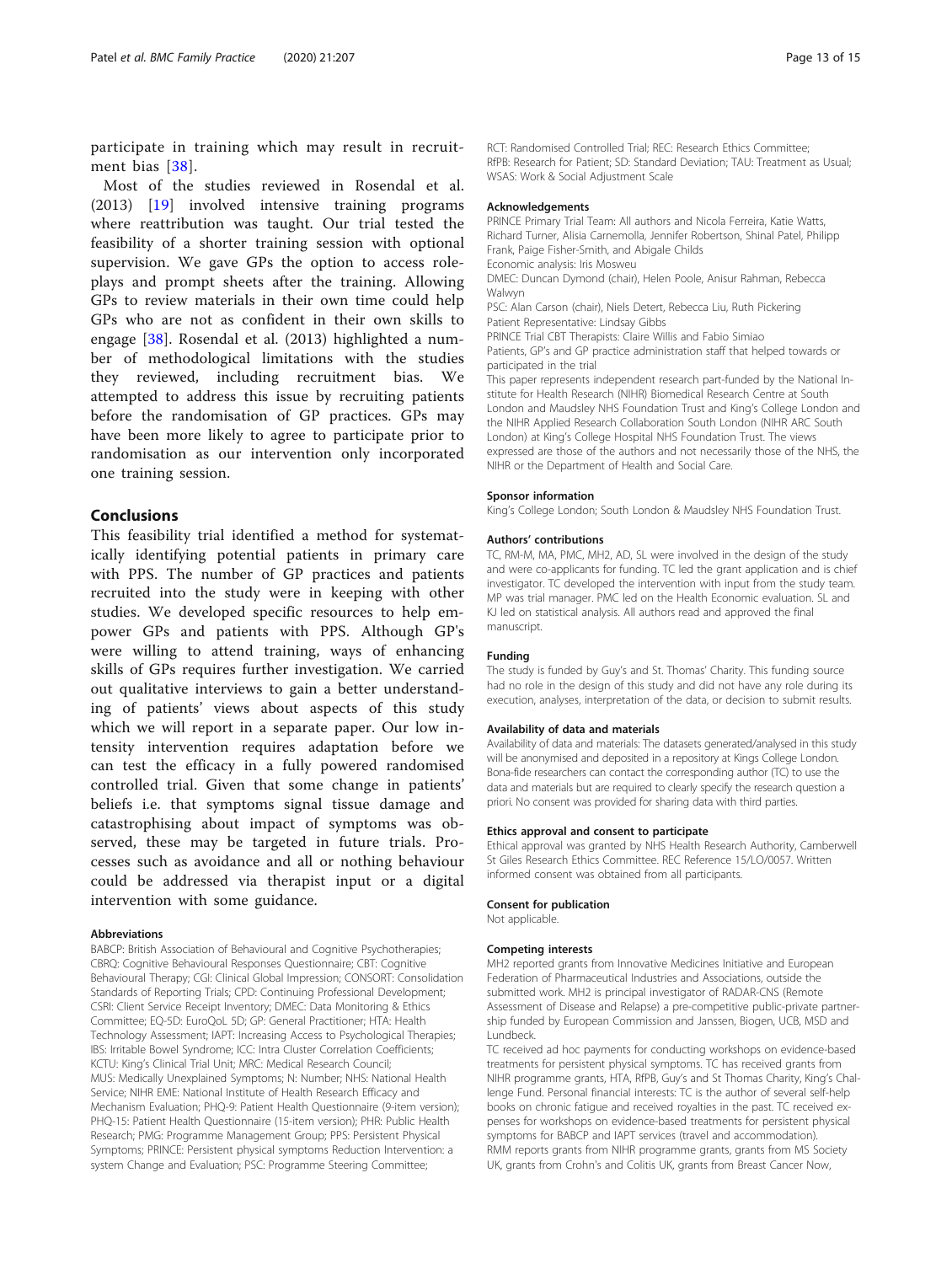<span id="page-13-0"></span>grants from National MS society, grants from NIHR HTA grants, personal fees from National Advisor to NHS England for Increasing Access to Psychological Therapies (IAPT) for People with Long Term Conditions from 2011-2016, personal fees from Ad hoc payments for workshop training, personal fees from Consultancy payments from Mahana therapeutics, other from Travel expenses to present invited talks to conferences WBCBT, ICBM, ECTRIMS, EHPS, ARPH, outside the submitted work; and King's College London has signed a license agreement with Mahana Therapeutics for a digital version of CBT for Irritable Bowel Syndrome that was developed by RMM and colleagues at Southampton and King's College London. RMM and other inventors are beneficiaries of this license through contracts with their respective universities.

SL has received grants from NIHR, MRC, ESRC, Wellcome Trust, Stanley Medical Research, MND and ALS Associations, Parkinson Disease Society, Psychiatry Research Trust, KCL Translational Research, PPP Healthcare Medical Trust and Johnson and Johnson.

#### Author details

<sup>1</sup>Department of Psychological Medicine, Institute of Psychiatry, Psychology and Neuroscience, King's College London, 16 De Crespigny Park, London SE5 8AF, UK. <sup>2</sup>Department of Biostatistics and Health Informatics, Institute of Psychiatry, Psychology and Neurosciences, Psychology and Neuroscience King's College, London, UK. <sup>3</sup>Psychology Department, Institute of Psychiatry, Psychology and Neuroscience, King's College, London, UK. <sup>4</sup>School of Population Health and Environmental Sciences, Faculty of Life Sciences and Medicine King's College London, London, UK. <sup>5</sup>UK South London and Maudsley NHS Foundation Trust, London, UK. <sup>6</sup>Division of Psychiatry, Maple House, UCL Institute of Mental Health, 149 Tottenham Court Road, London W1T 7NF, UK. <sup>7</sup>Institute for Lifecourse Development, University of Greenwich, Old Royal Naval College, Park Row, Greenwich, London SE10 9LS, UK.

#### Received: 1 May 2020 Accepted: 13 September 2020 Published online: 07 October 2020

#### References

- 1. Marks EM, Hunter MS. Medically unexplained symptoms: an acceptable term? Br J Pain. 2015;9(2):109–14.
- Picariello F, Ali S, Moss-Morris R, Chalder T. The most popular terms for medically unexplained symptoms: the views of CFS patients. J Psychosom Res. 2015;78(5):420–6.
- Deary V, Chalder T, Sharpe M. The cognitive behavioural model of medically unexplained symptoms: a theoretical and empirical review. Clin Psychol Rev. 2007;27(7):781–97.
- 4. Edwards TM, Stern A, Clarke DD, Ivbijaro G, Kasney LM. The treatment of patients with medically unexplained symptoms in primary care: a review of the literature. Ment Health Fam Med. 2010;7(4):209–21.
- 5. Steinbrecher N, Koerber S, Frieser D, Hiller W. The prevalence of medically unexplained symptoms in primary care. Psychosomatics. 2011;52(3):263–71.
- 6. Haller H, Cramer H, Lauche R, Dobos G. Somatoform disorders and medically unexplained symptoms in primary care: a systematic review and meta-analysis of prevalence. Dtsch Arztebl Int. 2015;112(16):279.
- 7. Swanson LM, Hamilton JC, Feldman MD. Physician-based estimates of medically unexplained symptoms: a comparison of four case definitions. Fam Pract. 2010;27(5):487–93.
- 8. Bermingham SL, Cohen A, Hague J, Parsonage M. The cost of somatisation among the working-age population in England for the year 2008–2009. Ment Health Fam Med. 2010;7(2):71–84.
- 9. Chew-Graham CA, Heyland S, Kingstone T, Shepherd T, Buszewicz M, Burroughs H, et al. Medically unexplained symptoms: continuing challenges for primary care. Br J Gen Pract. 2017;67(656):106–7.
- 10. Yon K, Nettleton S, Walters K, Lamahewa K, Buszewicz M. Junior doctors' experiences of managing patients with medically unexplained symptoms: a qualitative study. BMJ Open. 2015;5(12):e009593-e.
- 11. Houwen J, Lucassen PLBJ, Dongelmans S, Stappers HW, Assendelft WJJ, van Dulmen S, et al. Medically unexplained symptoms: time to and triggers for diagnosis in primary care consultations. Br J Gen Pract. 2020;70(691):e86.
- 12. Houwen J, Lucassen PL, Stappers HW, Assendelft WJ, van Dulmen S, Olde Hartman TC. Improving GP communication in consultations on medically unexplained symptoms: a qualitative interview study with patients in primary care. Br J Gen Pract. 2017;67(663):e716–e23.
- 13. Dirkzwager AJ, Verhaak PF. Patients with persistent medically unexplained symptoms in general practice: characteristics and quality of care. BMC Fam Pract. 2007;8(1):33.
- 14. Collins KA, Westra HA, Dozois DJA, Burns DD. Gaps in accessing treatment for anxiety and depression: challenges for the delivery of care. Clin Psychol Rev. 2004;24(5):583–616.
- 15. Mehta S, Peynenburg VA, Hadjistavropoulos HD. Internet-delivered cognitive behaviour therapy for chronic health conditions: a systematic review and meta-analysis. J Behav Med. 2019;42(2):169–87.
- 16. Olde Hartman TC, Hassink-Franke LJ, Lucassen PL, van Spaendonck KP, van Weel C. Explanation and relations. How do general practitioners deal with patients with persistent medically unexplained symptoms: a focus group study. BMC Fam Pract. 2009;10:68.
- 17. Houwen J, Lucassen P, Verwiel A, Stappers HW, Assendelft WJJ, Olde Hartman TC, et al. Which difficulties do GPs experience in consultations with patients with unexplained symptoms: a qualitative study. BMC Fam Pract. 2019;20(1):180.
- 18. van Dessel N, den Boeft M, van der Wouden JC, Kleinstäuber M, Leone SS, Terluin B, et al. Non-pharmacological interventions for somatoform disorders and medically unexplained physical symptoms (MUPS) in adults. Cochrane Database Syst Rev. 2014(11):Cd011142.
- 19. Rosendal M, Blankenstein AH, Morriss R, Fink P, Sharpe M, Burton C. Enhanced care by generalists for functional somatic symptoms and disorders in primary care. Cochrane Database Syst Rev. 2013;(10):CD008142. [https://doi.org/10.1002/14651858.CD008142.pub2.](https://doi.org/10.1002/14651858.CD008142.pub2)
- 20. van Gils A, Schoevers RA, Bonvanie IJ, Gelauff JM, Roest AM, Rosmalen JG. Self-help for medically unexplained symptoms: a systematic review and meta-analysis. Psychosom Med. 2016;78(6):728–39.
- 21. Chalder T, Willis C. "Lumping" and "splitting" medically unexplained symptoms: is there a role for a transdiagnostic approach? J Ment Health. 2017;26(3):187–91.
- 22. Mansell W, Harvey A, Watkins E, Shafran R. Conceptual foundations of the transdiagnostic approach to CBT. Journal of Cognitive Psychotherapy: An International Quarterly. 2009;23(1):6-19. [https://doi.org/10.1891/0889-8391.23.1.6.](https://doi.org/10.1891/0889-8391.23.1.6)
- 23. Patel M, James K, Moss-Morris R, Husain M, Ashworth M, Frank P, et al. Persistent physical symptoms reduction intervention: a system change and evaluation (PRINCE)—integrated GP care for persistent physical symptoms: protocol for a feasibility and cluster randomised waiting list, controlled trial. BMJ Open. 2019;9(7):e025513.
- 24. Goldstein LH, Robinson EJ, Mellers JDC, Stone J, Carson A, Reuber M, et al. Cognitive behavioural therapy for adults with dissociative seizures (CODES): a pragmatic, multicentre, randomised controlled trial. Lancet Psychiatry. 2020;7(6):491–505.
- 25. Mundt JC, Marks IM, Shear MK, Greist JM. The work and social adjustment scale: a simple measure of impairment in functioning. Br J Psychiatry. 2002;180(5):461–4.
- 26. Kroenke K, Spitzer RL, Williams JBW. The PHQ-15: validity of a new measure for evaluating the severity of somatic symptoms. Psychosom Med. 2002; 64(2):258–66.
- 27. Kroenke K, Spitzer RL, Williams JB. The PHQ-9: validity of a brief depression severity measure. J Gen Intern Med. 2001;16(9):606–13.
- 28. Guy W. ECDEU assessment manual for psychopharmacology, US Department of Health, and Welfare; 1976. p. 534–7.
- Beecham J, Knapp M. Costing psychiatric interventions. Meas Mental Health Needs. 2001;2:200–24.
- 30. Brooks R. EuroQol: the current state of play. Health policy. 1996;37(1):53–72.
- 31. van Hout B, Janssen MF, Feng YS, Kohlmann T, Busschbach J, Golicki D, et al. Interim scoring for the EQ-5D-5L: mapping the EQ-5D-5L to EQ-5D-3L value sets. Value Health. 2012;15(5):708–15.
- 32. Ryan EG, Vitoratou S, Goldsmith KA, Chalder T. Psychometric properties and factor structure of a long and shortened version of the cognitive and Behavioural responses questionnaire. Psychosom Med. 2018;80(2):230–7.
- 33. Kocalevent RD, Hinz A, Brahler E. Standardization of a screening instrument (PHQ-15) for somatization syndromes in the general population. BMC Psychiatry. 2013;13:91.
- 34. Chalder T, Power MJ, Wessely S. Chronic fatigue in the community: 'a question of attribution'. Psychol Med. 1996;26(4):791–800.
- 35. Sharpe M, Hawton K, Seagroatt V, Pasvol G. Follow up of patients presenting with fatigue to an infectious diseases clinic. BMJ (Clinical research ed). 1992;305(6846):147–52.
- 36. Gol J, Terpstra T, Lucassen P, Houwen J, van Dulmen S, Olde Hartman TC, et al. Symptom management for medically unexplained symptoms in primary care: a qualitative study. Br J Gen Pract. 2019;69(681):e254.